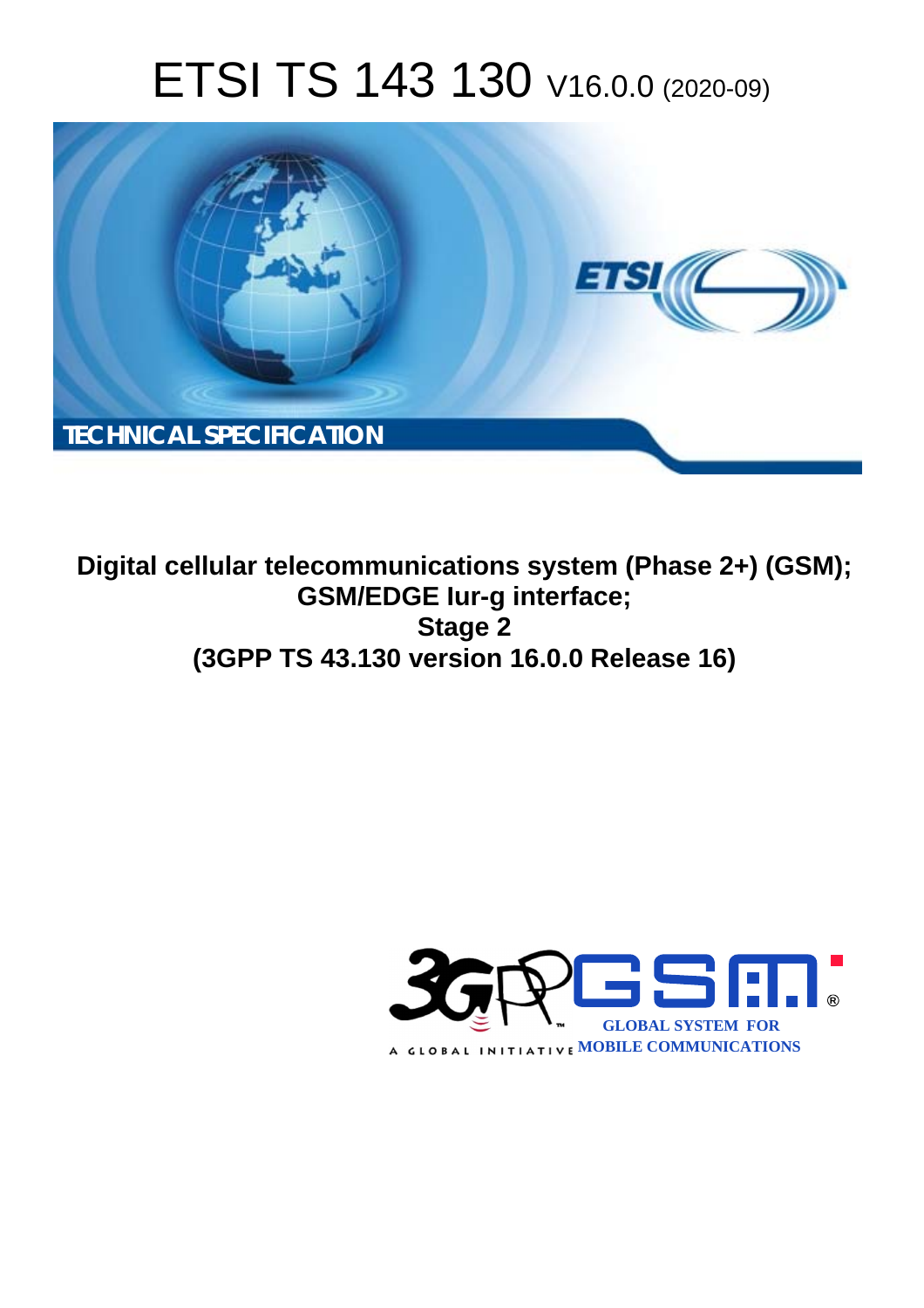Reference RTS/TSGR-0643130vg00

> Keywords GSM

#### *ETSI*

#### 650 Route des Lucioles F-06921 Sophia Antipolis Cedex - FRANCE

Tel.: +33 4 92 94 42 00 Fax: +33 4 93 65 47 16

Siret N° 348 623 562 00017 - NAF 742 C Association à but non lucratif enregistrée à la Sous-Préfecture de Grasse (06) N° 7803/88

#### *Important notice*

The present document can be downloaded from: <http://www.etsi.org/standards-search>

The present document may be made available in electronic versions and/or in print. The content of any electronic and/or print versions of the present document shall not be modified without the prior written authorization of ETSI. In case of any existing or perceived difference in contents between such versions and/or in print, the prevailing version of an ETSI deliverable is the one made publicly available in PDF format at [www.etsi.org/deliver](http://www.etsi.org/deliver).

Users of the present document should be aware that the document may be subject to revision or change of status. Information on the current status of this and other ETSI documents is available at <https://portal.etsi.org/TB/ETSIDeliverableStatus.aspx>

If you find errors in the present document, please send your comment to one of the following services: <https://portal.etsi.org/People/CommiteeSupportStaff.aspx>

#### *Copyright Notification*

No part may be reproduced or utilized in any form or by any means, electronic or mechanical, including photocopying and microfilm except as authorized by written permission of ETSI. The content of the PDF version shall not be modified without the written authorization of ETSI. The copyright and the foregoing restriction extend to reproduction in all media.

> © ETSI 2020. All rights reserved.

**DECT™**, **PLUGTESTS™**, **UMTS™** and the ETSI logo are trademarks of ETSI registered for the benefit of its Members. **3GPP™** and **LTE™** are trademarks of ETSI registered for the benefit of its Members and of the 3GPP Organizational Partners. **oneM2M™** logo is a trademark of ETSI registered for the benefit of its Members and of the oneM2M Partners. **GSM®** and the GSM logo are trademarks registered and owned by the GSM Association.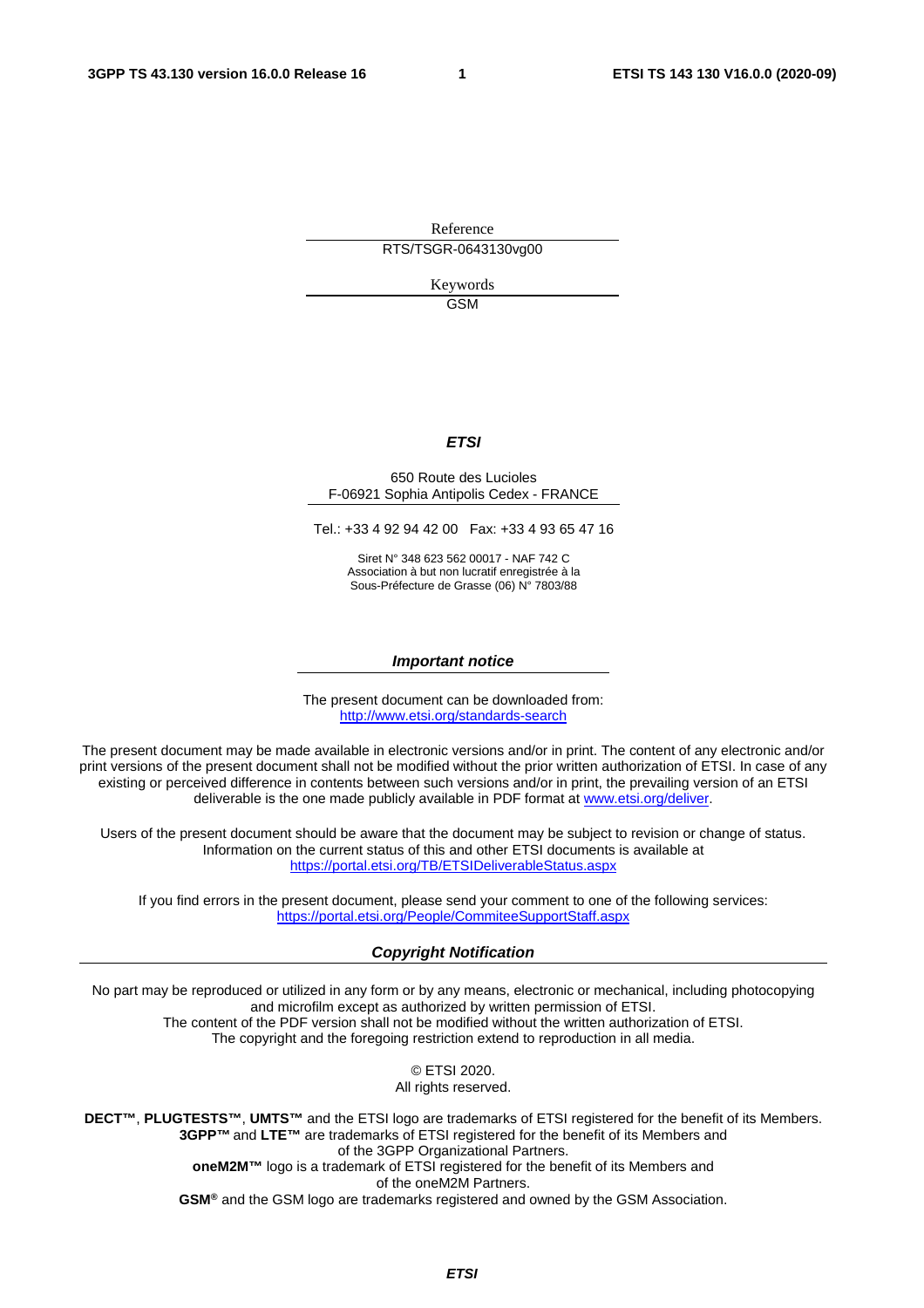# Intellectual Property Rights

#### Essential patents

IPRs essential or potentially essential to normative deliverables may have been declared to ETSI. The information pertaining to these essential IPRs, if any, is publicly available for **ETSI members and non-members**, and can be found in ETSI SR 000 314: *"Intellectual Property Rights (IPRs); Essential, or potentially Essential, IPRs notified to ETSI in respect of ETSI standards"*, which is available from the ETSI Secretariat. Latest updates are available on the ETSI Web server [\(https://ipr.etsi.org/](https://ipr.etsi.org/)).

Pursuant to the ETSI IPR Policy, no investigation, including IPR searches, has been carried out by ETSI. No guarantee can be given as to the existence of other IPRs not referenced in ETSI SR 000 314 (or the updates on the ETSI Web server) which are, or may be, or may become, essential to the present document.

#### **Trademarks**

The present document may include trademarks and/or tradenames which are asserted and/or registered by their owners. ETSI claims no ownership of these except for any which are indicated as being the property of ETSI, and conveys no right to use or reproduce any trademark and/or tradename. Mention of those trademarks in the present document does not constitute an endorsement by ETSI of products, services or organizations associated with those trademarks.

# Legal Notice

This Technical Specification (TS) has been produced by ETSI 3rd Generation Partnership Project (3GPP).

The present document may refer to technical specifications or reports using their 3GPP identities. These shall be interpreted as being references to the corresponding ETSI deliverables.

The cross reference between 3GPP and ETSI identities can be found under<http://webapp.etsi.org/key/queryform.asp>.

# Modal verbs terminology

In the present document "**shall**", "**shall not**", "**should**", "**should not**", "**may**", "**need not**", "**will**", "**will not**", "**can**" and "**cannot**" are to be interpreted as described in clause 3.2 of the [ETSI Drafting Rules](https://portal.etsi.org/Services/editHelp!/Howtostart/ETSIDraftingRules.aspx) (Verbal forms for the expression of provisions).

"**must**" and "**must not**" are **NOT** allowed in ETSI deliverables except when used in direct citation.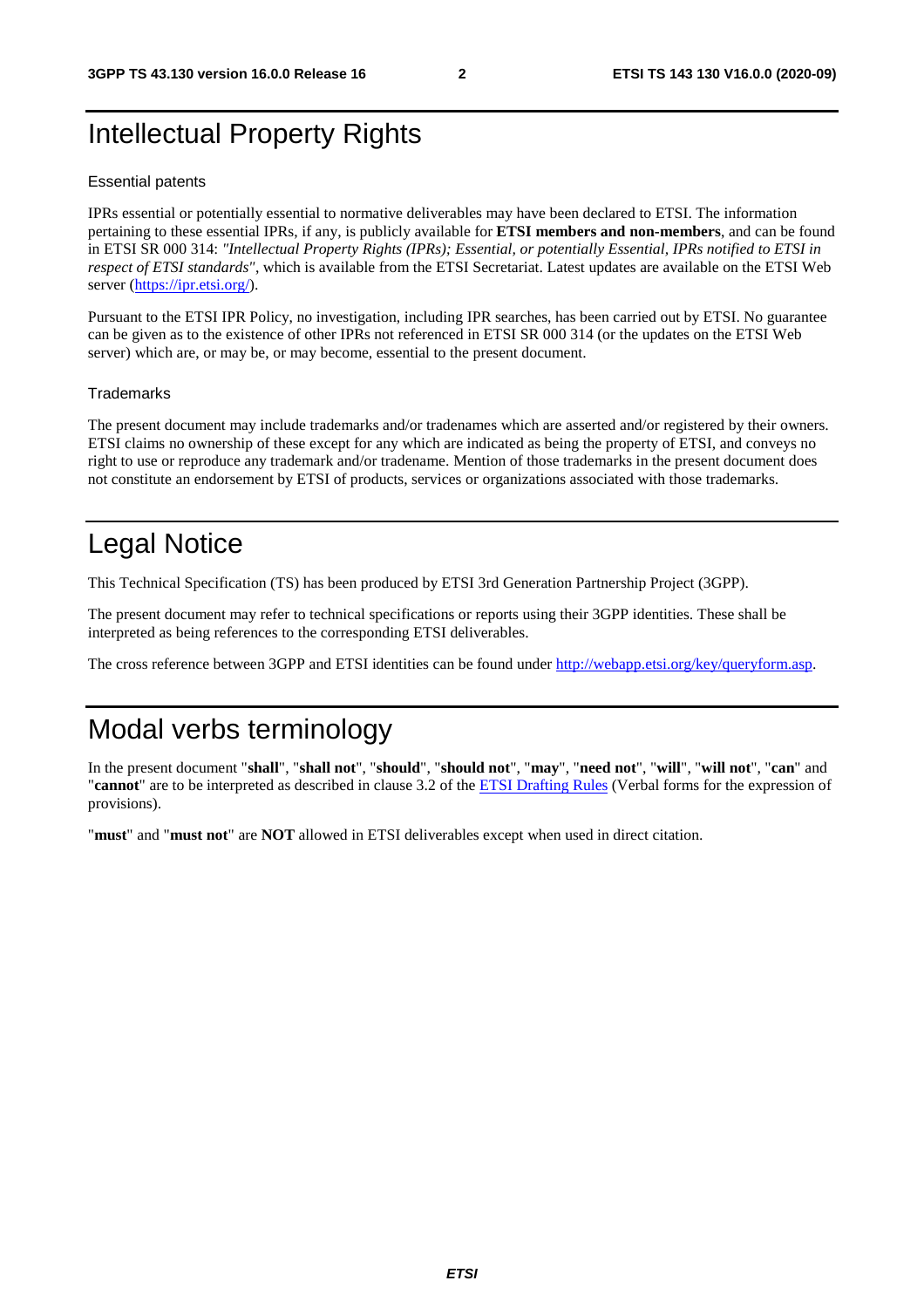$\mathbf{3}$ 

# Contents

| 1                                                                                                                                                       |  |  |  |  |  |
|---------------------------------------------------------------------------------------------------------------------------------------------------------|--|--|--|--|--|
| 2                                                                                                                                                       |  |  |  |  |  |
| 3<br>3.1<br>3.2<br>3.3                                                                                                                                  |  |  |  |  |  |
| 4<br>4.1<br>4.2<br>4.3                                                                                                                                  |  |  |  |  |  |
| 5<br>5.1<br>5.1.1<br>5.1.2<br>5.1.3<br>5.2                                                                                                              |  |  |  |  |  |
| 6<br>6.1<br>6.2<br>6.3<br>6.4                                                                                                                           |  |  |  |  |  |
| 7<br>7.1<br>7.2<br>7.2.1<br>7.2.2<br>7.2.3<br>7.2.4<br>7.2.5<br>7.2.6<br>7.2.6.1<br>7.2.6.2<br>7.2.6.3<br>7.2.6.3.1<br>7.2.6.3.2<br>7.3<br>7.4<br>7.4.1 |  |  |  |  |  |
| 7.4.2<br>7.4.3<br>7.4.4                                                                                                                                 |  |  |  |  |  |
| <b>Annex A (Informative):</b>                                                                                                                           |  |  |  |  |  |
|                                                                                                                                                         |  |  |  |  |  |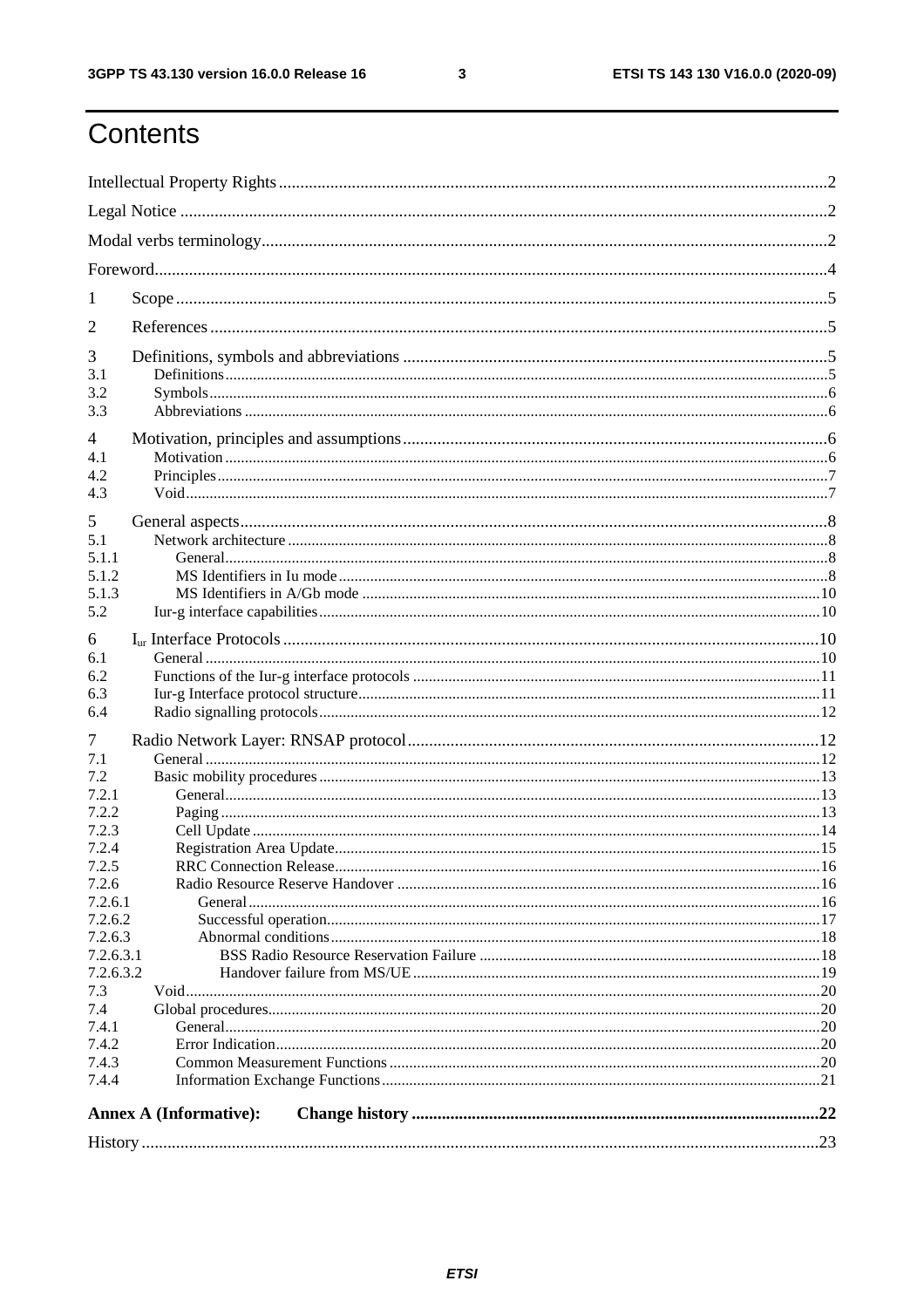# Foreword

This Technical Specification has been produced by the 3<sup>rd</sup> Generation Partnership Project (3GPP).

The contents of the present document are subject to continuing work within the TSG and may change following formal TSG approval. Should the TSG modify the contents of the present document, it will be re-released by the TSG with an identifying change of release date and an increase in version number as follows:

Version x.y.z

where:

- x the first digit:
	- 1 presented to TSG for information;
	- 2 presented to TSG for approval;
	- 3 or greater indicates TSG approved document under change control.
- y the second digit is incremented for all changes of substance, i.e. technical enhancements, corrections, updates, etc.
- z the third digit is incremented when editorial only changes have been incorporated in the document.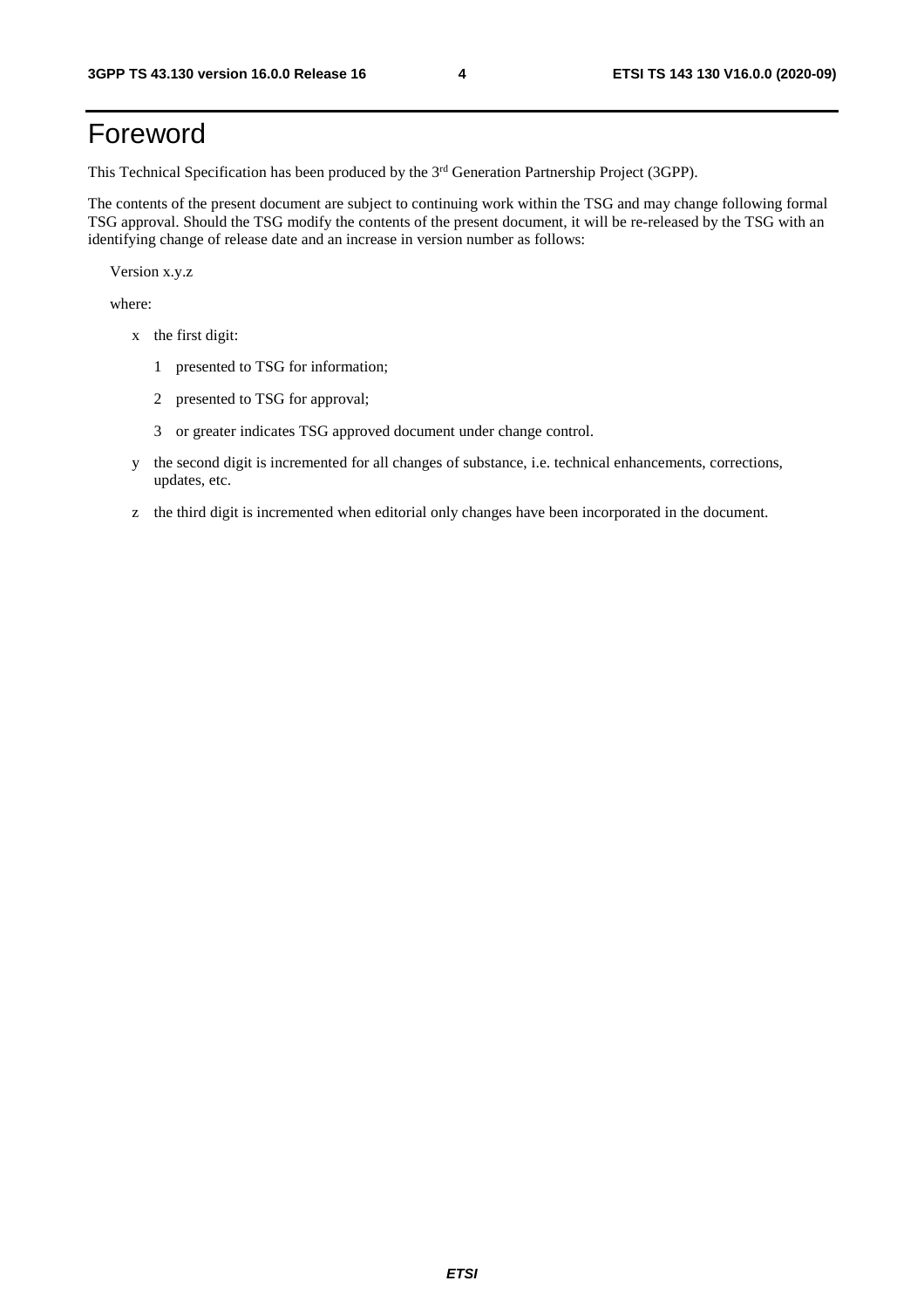# 1 Scope

The present document provides an overview of the Iur-g interface. It describes the motivation, principles and functionality of this interface. It does not contain the detailed description, which it is included in the stage 3 Technical Specifications.

# 2 References

The following documents contain provisions which, through reference in this text, constitute provisions of the present document.

- References are either specific (identified by date of publication, edition number, version number, etc.) or non-specific.
- For a specific reference, subsequent revisions do not apply.
- For a non-specific reference, the latest version applies. In the case of a reference to a 3GPP document (including a GSM document), a non-specific reference implicitly refers to the latest version of that document *in the same Release as the present document*.
- [1] 3GPP TR 21.905, "3rd Generation Partnership Project; Technical Specification Group Services and System Aspects; Vocabulary for 3GPP Specifications".
- [2] 3GPP TS 23.236, "3rd Generation Partnership Project; Technical Specification Group Services and System Aspects; Intra-domain connection of Radio Access Network (RAN) nodes to multiple Core Network (CN) nodes".
- [3] 3GPP TS 25.331, "3rd Generation Partnership Project; Technical Specification Group Radio Access Network; RRC Protocol Specification".
- [4] 3GPP TS 25.420, "3rd Generation Partnership Project; Technical Specification Group Radio Access Network; UTRAN Iur Interface General Aspects and Principles".
- [5] 3GPP TS 25.423, "3rd Generation Partnership Project; Technical Specification Group Radio Access Network; UTRAN Iur Interface RNSAP Signalling".
- [6] 3GPP TS 43.051, "Technical Specification 3rd Generation Partnership Project; Technical Specification Group GSM/EDGE Radio Access Network; Overall description - Stage 2; (Release 5)".
- [7] Void.

# 3 Definitions, symbols and abbreviations

### 3.1 Definitions

For the purposes of the present document, the terms and definitions given in 3GPP TR 21.905 [1] and the following ones apply:

**A/Gb mode:** mode of operation of the MS when connected to the Core Network via GERAN and the A and/or Gb interfaces.

**MS:** Unless stated otherwise, this refers with no distinction to both MS and UE.

Iu mode: mode of operation of the MS when connected to the Core Network via GERAN or UTRAN and the Iu interface.

**RAN node**: a BSS or a RNC.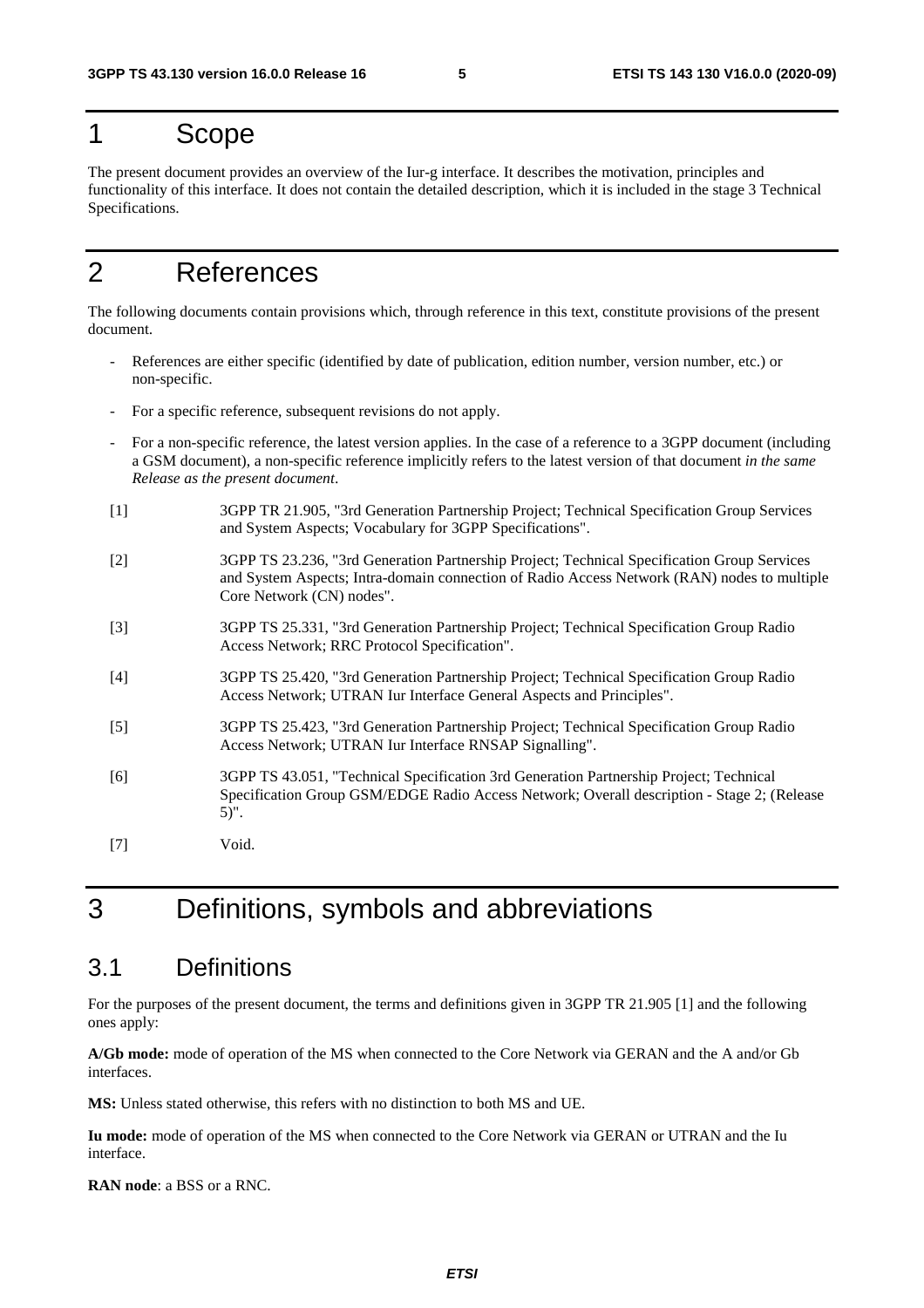# 3.2 Symbols

For the purposes of the present document, the following symbols apply:

| A       | Interface between a BSS and an MSC                     |
|---------|--------------------------------------------------------|
| Gh      | Interface between a BSS and an SGSN                    |
| Iu      | Interface between a BSS/RNC and the CN                 |
| Iur     | Interface between two RNSs                             |
| $Iur-g$ | Interface between two BSSs or between a BSS and an RNS |
| Um      | Interface between a GERAN MS and a BSS                 |
| Uu      | Interface between a UE and the RNS                     |

### 3.3 Abbreviations

For the purposes of the present document, the following abbreviations apply:

| <b>BSC</b>   | <b>Base Station Controller</b>               |
|--------------|----------------------------------------------|
| <b>BSS</b>   | <b>Base Station Sub-system</b>               |
| <b>CBSS</b>  | Controlling Base Station Sub-system          |
| CN           | Core Network                                 |
| <b>CRNC</b>  | <b>Controlling Radio Network Controller</b>  |
| <b>GERAN</b> | <b>GSM/EDGE Radio Access Network</b>         |
| <b>GPRS</b>  | General Packet Radio Service                 |
| <b>GRA</b>   | <b>GERAN Registration Area</b>               |
| LA           | <b>Location Area</b>                         |
| <b>MS</b>    | <b>Mobile Station</b>                        |
| <b>MSC</b>   | Mobile Switching Centre                      |
| <b>NACC</b>  | Network Assisted Cell Change                 |
| <b>NNSF</b>  | <b>NAS Node Selection Function</b>           |
| <b>RA</b>    | Routeing Area                                |
| <b>RAN</b>   | Radio Access Network                         |
| <b>RNC</b>   | Radio Network Controller                     |
| <b>RNS</b>   | Radio Network Sub-system                     |
| <b>RNSAP</b> | Radio Network Subsystem Application Part     |
| <b>RNTI</b>  | Radio Network Temporary Identity             |
| <b>RRA</b>   | <b>RAN Registration Area</b>                 |
| <b>RRM</b>   | Radio Resource Management                    |
| <b>SBSC</b>  | Serving Bsc                                  |
| <b>SBSS</b>  | <b>Serving Bss</b>                           |
| SGSN         | Serving GPRS Support Node                    |
| <b>SRNC</b>  | <b>Serving RNC</b>                           |
| <b>TBSS</b>  | <b>Target BSS</b>                            |
| <b>UE</b>    | User Equipment                               |
| <b>UMTS</b>  | Universal Mobile Telephony System            |
| <b>URA</b>   | <b>UTRAN Registration Area</b>               |
| <b>UTRAN</b> | <b>UMTS Terrestrial Radio Access Network</b> |

# 4 Motivation, principles and assumptions

### 4.1 Motivation

As part of the work to connect GERAN via the Iu interface to the CN, the GRA and RNTI concepts have also been adopted for the GERAN. With these concepts, an inactive mobile in the RRC-GRA\_PCH state will perform signalling to the network whenever it changes the GRA. Since GRAs need not be constrained by BSC coverage areas, it is possible that the MS reselects a cell on a different BSC but on the same GRA. In order maintain the ability to page the mobile in the GRA with the correct RNTI, as well as to enable a path for a GRA update procedure with the serving BSC, it is necessary to have an Iur-g interface between the BSSs.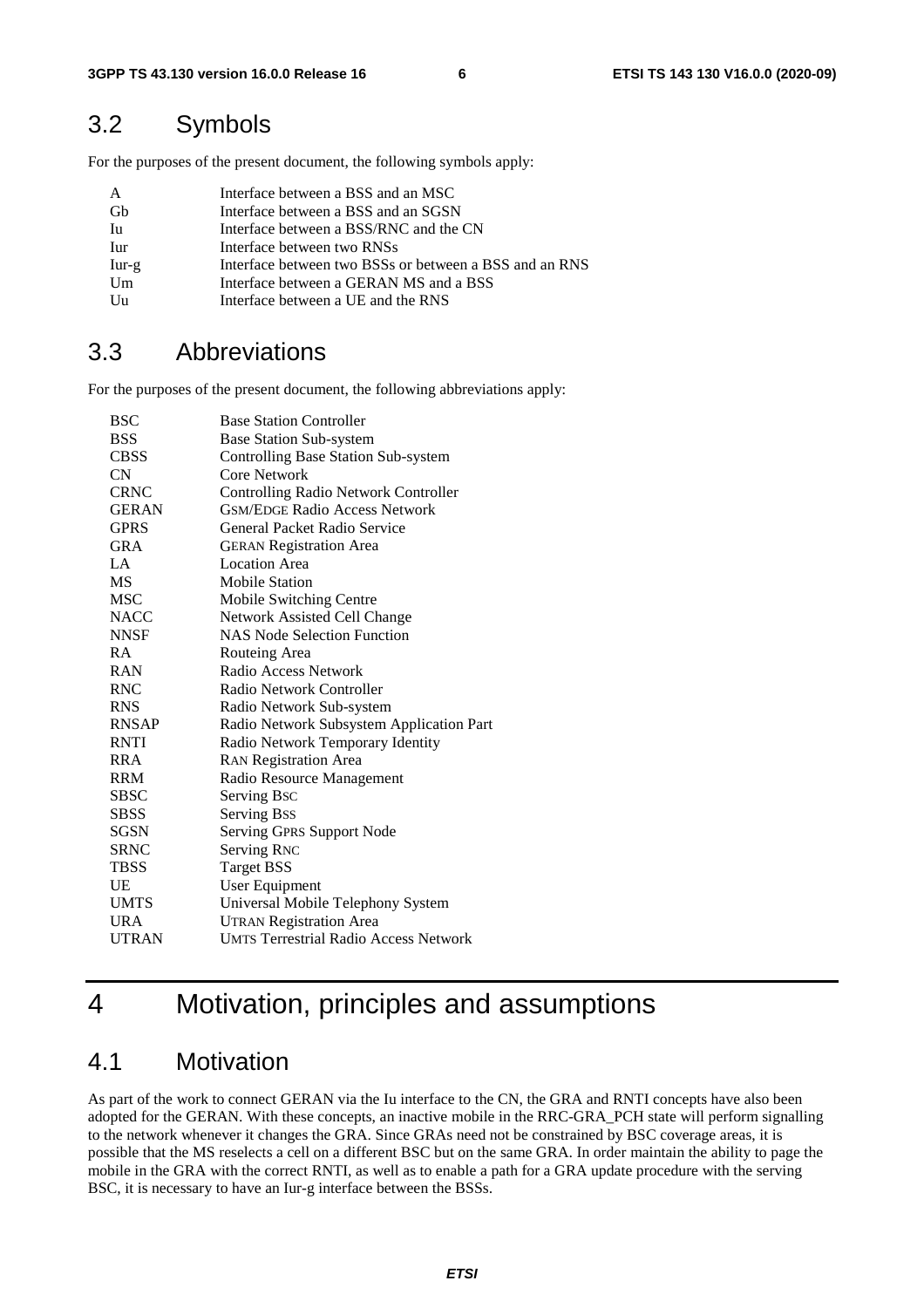The same principle applies for dual-RAN capable mobiles. The architecture specifications permit network operators to design networks that alleviate the potential problem caused by dual mode mobiles frequently toggling between UTRAN and GERAN coverage areas (e.g. in indoor coverage situations): for instance, common LAIs and RAIs for GERAN and UTRAN cells in the same geographical area. Defining GERAN and UTRAN cells in common LAs and RAs permits an inactive mobile to change from GERAN to UTRAN coverage or, vice versa, without any signalling to the network. Prior to Release 5, this is possible because GSM/GPRS is does not use the connection oriented Iu interface. From Release 5 on, an *inactive* MS would signal to the network when a cell change involving change of RAN takes place. To prevent this, operators may configure GRA IDs and URA IDs to indicate the same registration area. To enable paging across these registration areas, as well as to enable the possibility to perform GRA/URA update procedures with the serving BSC/RNC, it is necessary to have an Iur-g interface between the BSS and the RNC.

The definition of GRAs/URAs has the following benefits:

- It increases the MT call success rate: by reducing the frequency of updates, it reduces the time during which the MS is believed by the RAN to be in the old registration area, when paging requests would fail.
- It reduces the amount of signalling on the radio interface, since the mobile does not need to indicate cell changes when moving within a GRA/URA.
- For the same reason, it reduces the amount of signalling in the network, thus decreasing the number of updates and of SRNC/SBSC relocation procedures.

The Iur-g may bring other benefits:

- Support for the SRNC/SBSC relocation procedure: the current SRNS relocation procedure defined for UTRAN using the Iur interface could be reused, improving the performance of the procedure. The Cell Update and Relocation Commit messages could be transferred over this interface.

# 4.2 Principles

The Iur-g interface shall be designed based on the following principles:

- The Iur-g interface shall be open.
- From a logical standpoint, this interface is a point to point interface between one BSS and one BSS or RNC within a PLMN. From a physical point of view, the interface could share Iu or other transmission resources.
- The Iur-g interface is optional. The presence of the Iur-g shall be transparent to the MS: the 3GPP specifications shall ensure that all mobiles function correctly irrespective of the presence or absence of the Iur-g interface.
- This interface shall support the exchange of signalling information between a BSS and a BSC/RNC. The Iur-g interface shall not carry user information.
- A GRA contains one or more GERAN cells and zero or more UTRAN cells. A URA contains one or more UTRAN cells and zero or more GERAN cells.
- NOTE: The term RAN Registration Area (RRA) is used in this document to refer to a registration area irrespective of whether it contains GERAN cells, UTRAN cells or both types of cells. The terms GRA and URA will be used in GERAN and UTRAN specifications, respectively, where GRAs may contain UTRAN cells and URAs may contain GERAN cells.
- In *Iu mode*, the BSC has been allocated an identifier (BSC-Id) from the same pool of numbers as the RNC-Id.

### 4.3 Void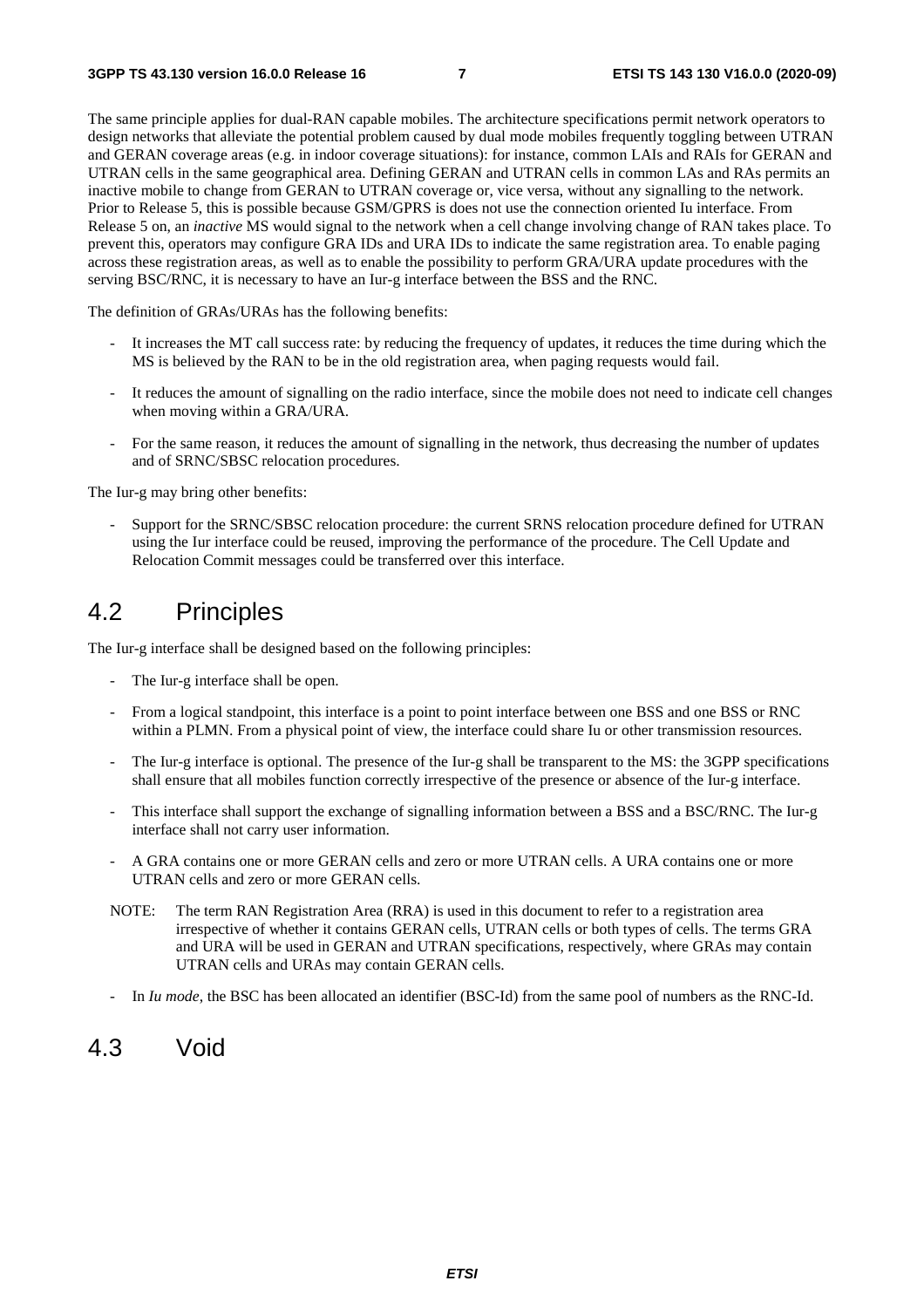# 5 General aspects

### 5.1 Network architecture

### 5.1.1 General

The Iur-g interface is the logical interface between two BSSs in *Iu mode* or between an RNS and a BSS in *Iu mode* or between a BSS in *A/Gb mode* and a UTRA-NTDD RNS. The different Iur-g interface combinations are depicted in Figure 1 and Figure 1a.



**Figure 1: Reference architecture for the Iur-g interface (BSS in Iu mode).** 



**Figure 1a: Reference architecture for the Iur-g interface (BSS in** *A/Gb* **mode)** 

### 5.1.2 MS Identifiers in Iu mode

The Radio Network Temporary Identities (RNTI) are used as MS/UE identifiers within the GERAN/UTRAN and in signalling messages between MS/UE and GERAN. Four types of RNTI exist:

- 1) Serving BSS/RNC RNTI (S-RNTI);
- 2) Drift BSS/RNC RNTI (D-RNTI);
- 3) Cell RNTI (C-RNTI);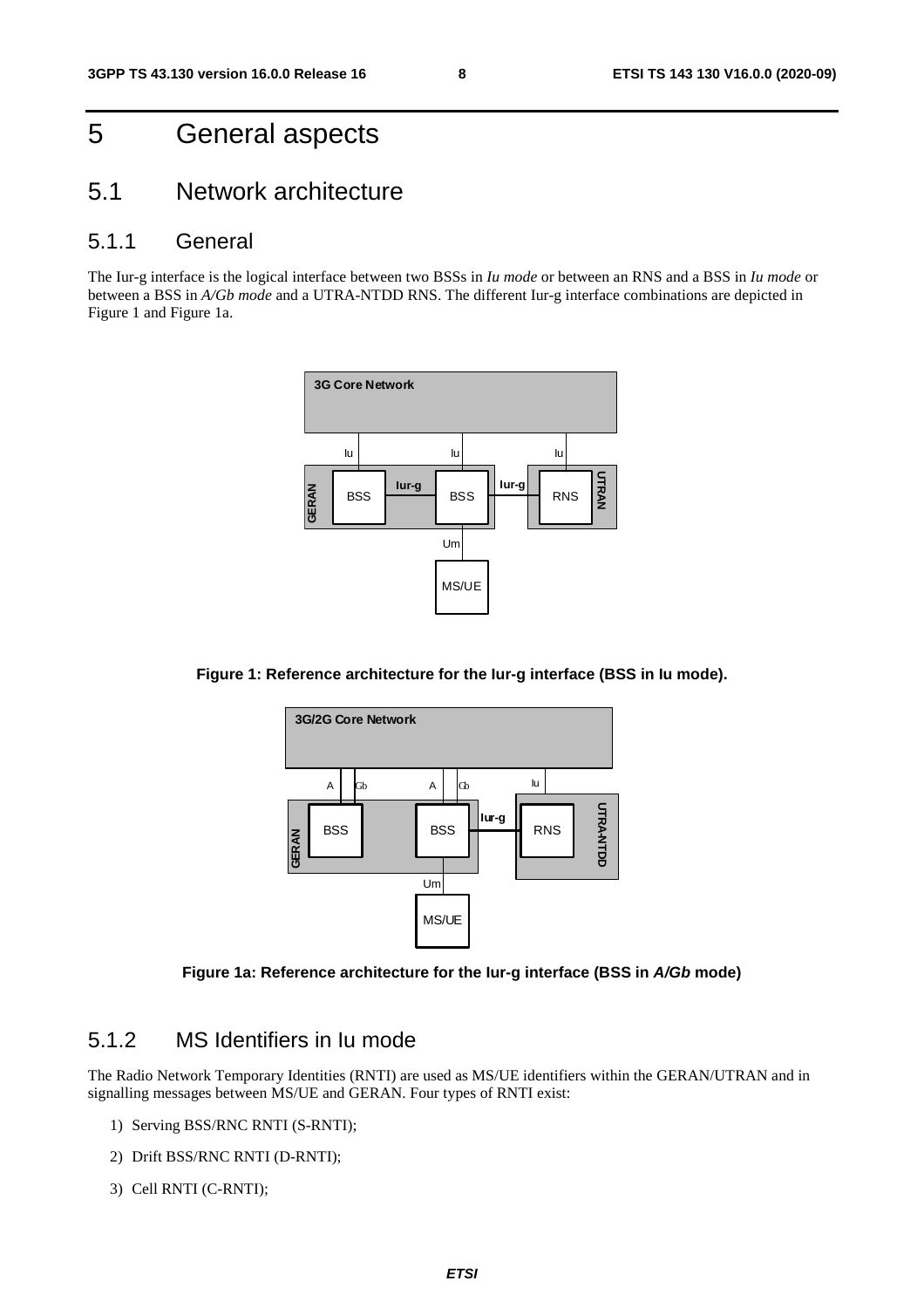4) UTRAN RNTI (U-RNTI) or GERAN RNTI (G-RNTI);

The S-RNTI is used:

- by the MS/UE to identify itself to the Serving BSS/RNC;
- by the SBSS/SRNC to address the MS/UE; and
- by the DBSS/DRNC to identify the MS/UE to serving BSS/RNC.

The S-RNTI is allocated for all MSs/UEs having an RRC connection. It is allocated by the serving BSS/RNC and it is unique within the serving BSS/RNC. The S-RNTI is reallocated always when the serving BSS/RNC for the RRC connection is changed.

The D-RNTI is used by the serving BSS/RNC to identify the MS/UE to the drift BSS/RNC.

NOTE: The D-RNTI is never used on the Um/Uu interface.

The D-RNTI is allocated by the drift BSS/RNC upon drift MS/UE contexts establishment and it shall be unique within the drift BSS/RNC. Serving BSS/RNC shall know the mapping between the S-RNTI and the D-RNTIs allocated in the drift BSS for the same MS/UE. The drift BSS/RNC shall know the S-RNTI and SBSS-ID/RNC-ID related to the existing D-RNTI within the drift BSS/RNC.

The C-RNTI is used this identifier is used only in UTRAN:

- in case of the Iur-g interface between UTRAN and GERAN (specifically the case of a SBSS and DRNC);
- by the UE to identify itself to the controlling RNC; and
- by the controlling RNC to address the UE.

The C-RNTI is allocated by the controlling RNC upon UE accessing a new cell. The C-RNTI shall be unique within the accessed cell. The controlling RNC shall know the D-RNTI associated to the C-RNTI within the same logical RNC (if any).

The G-RNTI/U-RNTI is allocated to an MS/UE having an RRC connection and it identifies the MS/UE within GERAN/UTRAN. The G-RNTI/U-RNTI is composed of:

- SBSS/SRNC identity; and
- S-RNTI.

Each BSS/RNC has a unique identifier within the GERAN/UTRAN part of the PLMN, denoted by BSS/RNC identifier (BSS-ID/RNC-ID). This identifier is used to route GERAN/UTRAN interface messages to the correct BSS/RNC. The BSS-ID/RNC-ID of the serving BSS/RNC together with the S-RNTI is a unique identifier of the MS/UE in the GERAN/UTRAN part of the PLMN.

From this architecture, there are three possible scenarios for a particular MS/UE:

- a) Both the serving and the controlling RAN nodes are BSCs.
- b) The serving RAN node is a BSC and the controlling RAN node is an RNC.
- c) The serving RAN node is an RNC and the controlling RAN node is a BSC.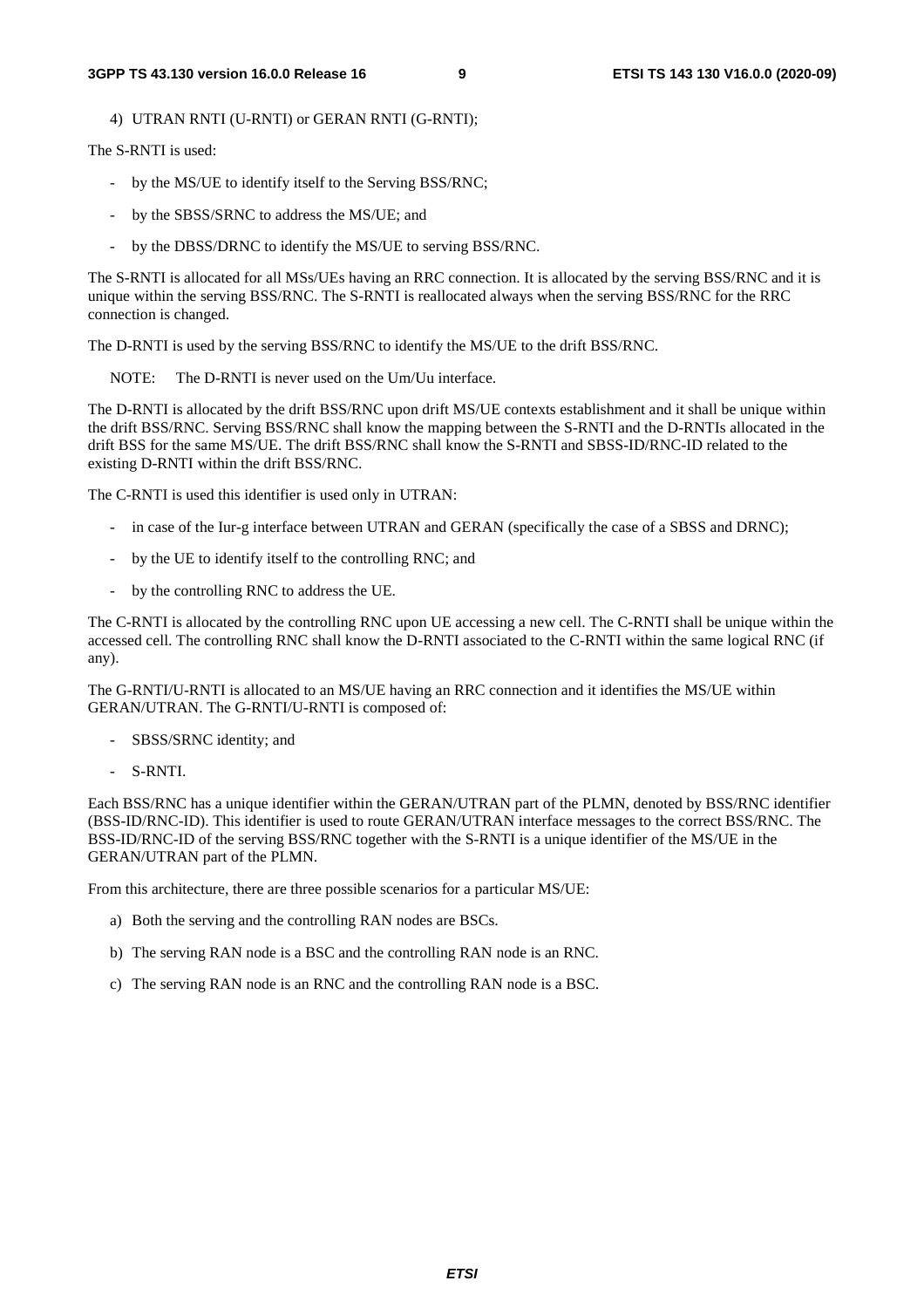These scenarios are shown in Figure 2.



**Figure 2: Scenarios using the Iur-g interface (BSS in** *Iu mode***)** 

### 5.1.3 MS Identifiers in A/Gb mode

The Radio Network Temporary Identity (RNTI) is used as a MS/UE identifier within the GERAN/UTRAN. One type of RNTI exists:

#### - Drift RNTI (D-RNTI)

The D-RNTI is allocated by the TBSS and is used to identify the MS/UE during a handover via the Iur-g interface.

There is one possible scenario in which the D- RNTI is used:

a) The serving RAN node is a UTRA-NTDD RNC and the target RAN node is a BSS



**Figure 2a: Scenario using the Iur-g interface (BSS in** *A/Gb mode***)** 

# 5.2 Iur-g interface capabilities

The Iur-g interface provides capability to support radio interface mobility between BSSs or between a BSS and an RNS of UEs having a connection with the GERAN or the UTRAN. This capability includes the support of paging, cell update, registration area update and handover between BSSs or between a BSS and an RNS. Further, Iur-g interface provides capability to support information exchange between two BSSs or between a BSS and RNS.

# 6 Iur Interface Protocols

### 6.1 General

There shall exist a clear separation between the Radio Network Layer and the Transport Layer. Therefore, the radio network signalling is separated from the data transport resource and traffic handling as shown in Figure 3. This separation is also present in the Iur interface (see 3GPP TS 25.420 [4]).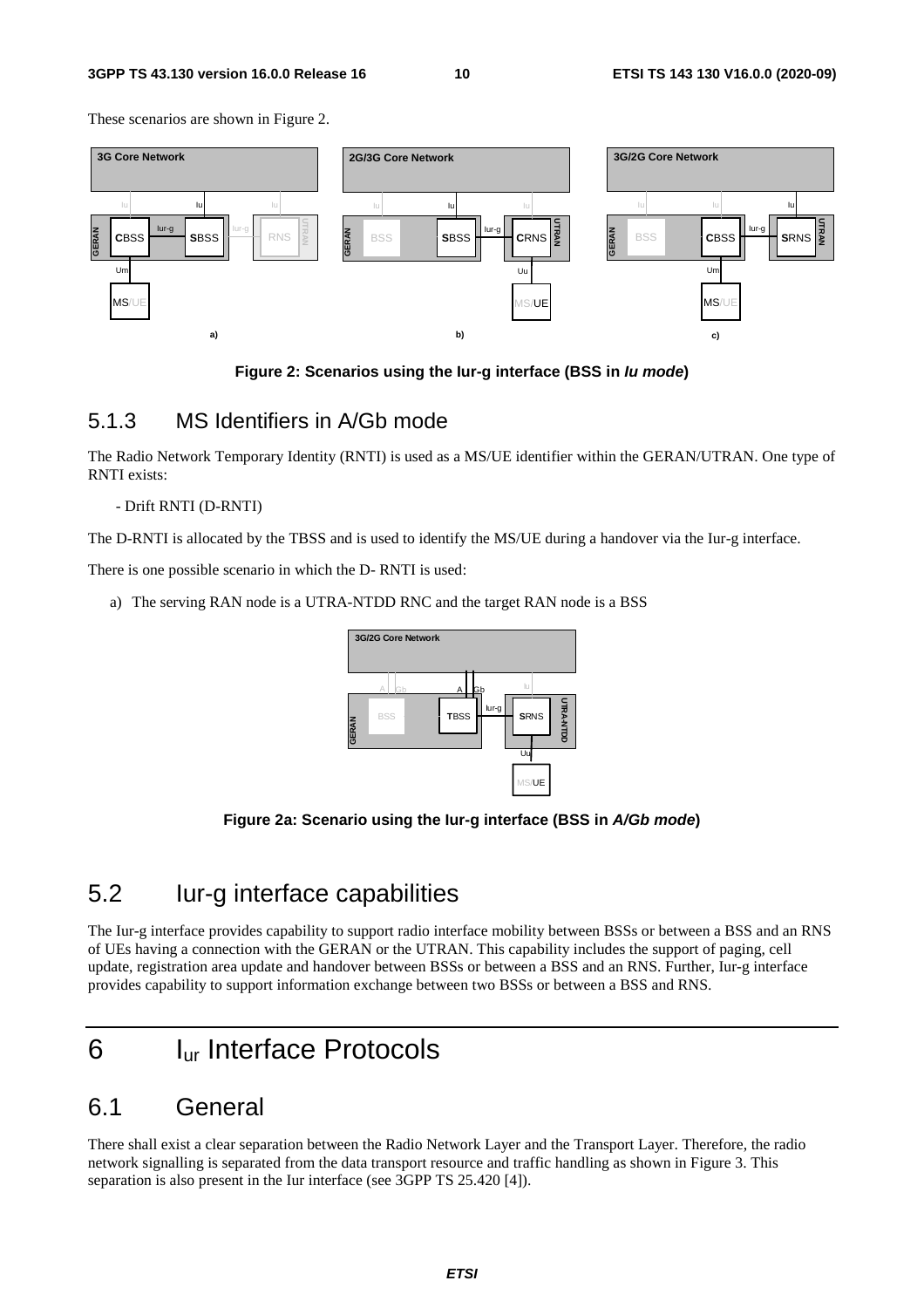Since the Iur-g does not carry user data information, neither data transport resources nor Transport Signalling are present on this interface. These elements, present in the Iur interface but not in the Iur-g, are shown in dotted lines in Figure 3.



#### **Figure 3: Separation of Radio Network Protocols and transport over Iur-g.**

The following Table lists all stage 3 specifications that are used for Iur-g interface:

|  |  |  | Table 1: Stage 3 lur-g interface specifications |
|--|--|--|-------------------------------------------------|
|--|--|--|-------------------------------------------------|

| Spec. No  | Spec. Name                                          |
|-----------|-----------------------------------------------------|
| TS 25.401 | <b>UTRAN Overall Description</b>                    |
| TS 25.420 | UTRAN Iur Interface: General Aspects and Principles |
| TS 25.421 | UTRAN lur interface Laver 1                         |
| TS 25.422 | UTRAN Iur Interface Signalling Transport            |
| TS 25.423 | UTRAN lur Interface RNSAP Signalling                |

### 6.2 Functions of the Iur-g interface protocols

The list of functions on the Iur-g interface is the following:

- **Paging**. This function allows the SBSS/SRNC to page a MS/UE in a GRA/URA or a cell in the DBSS/DRNS;
- **Relocation Execution**. This function allows the SBSS/SRNC to finalise a Relocation previously prepared via other interfaces;
- **Reporting of General Error Situations**. This function allows reporting of general error situations, for which function specific error messages have not been defined.
- **Measurements on Common Resources**. This function allows an BSS/RNC to request from another BSS/RNC to initiate measurements on Common Resources. The function also allows the requested BSS/RNC to report the result of the measurements.

**Radio Resource Reserve Handover**. This function allows the SRNC to request allocation of radio resources in the TBSS prior to the HANDOVER REQUEST message is received from the Core Network.

# 6.3 Iur-g Interface protocol structure

The Iur interface protocol architecture consists of two functional layers:

- **Radio Network Layer**: it defines the procedures related to the interaction of two BSSs or between a BSS and an RNC within a PLMN. The radio network layer consists of a Radio Network Control Plane and a Radio Network User Plane. The functionality of the Radio Network User Plane of the Iur-g interface is null.
- **Transport Layer:** it consists of two planes: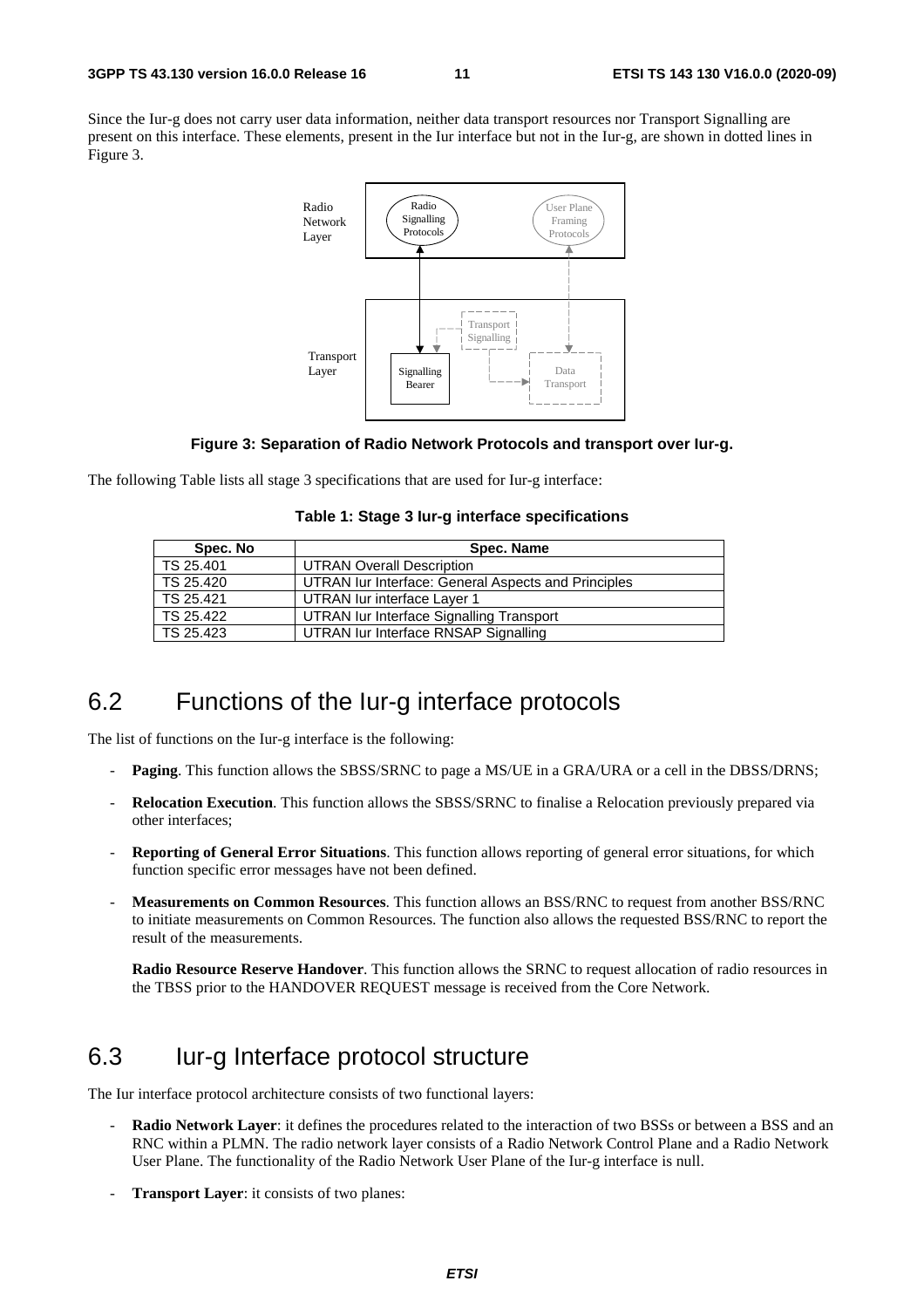- a) **Transport Network Control Plane**: it defines procedures for establishing physical connections between two BSSs or between a BSS and an RNC within a PLMN. The functionality of the Transport Network Control Plane of the Iur-g interface is null.
- b) **Transport Network User Plane**: it provides means for the transport of the Radio Network Layer information.



**Figure 4: Iur-g interface protocol structure.** 

# 6.4 Radio signalling protocols

The protocol responsible for providing signalling information across the Iur-g interface is a sub-set of the Radio Network Subsystem Application Part (RNSAP) (see 3GPP TS 25.423 [5]). This subset of RNSAP is terminated by two BSSs or by the BSS and RNC inter-connected via the Iur-g interface.

The subset of RNSAP procedures applicable to the Iur-g interface are divided into two modules as follows:

- 1. **RNSAP Basic Mobility Procedures**: these procedures are used to handle the mobility within GERAN or between GERAN and UTRAN.
- 2. **RNSAP Global Procedures**: these procedures are not related to a specific MS. The procedures in this module are in contrast to the above module involving two peer CBSSs or a CBSS and a CRNC.

# 7 Radio Network Layer: RNSAP protocol

# 7.1 General

The following sub-clauses describe the applicability of the procedures that are supported on the Iur-g interface. The actual Iur-g interface procedures are further described in 3GPP TS 25.423 [5]. These sub-clauses show those procedures integrated with procedures on other interfaces and/or events in other network entities than the BSS or the RNC.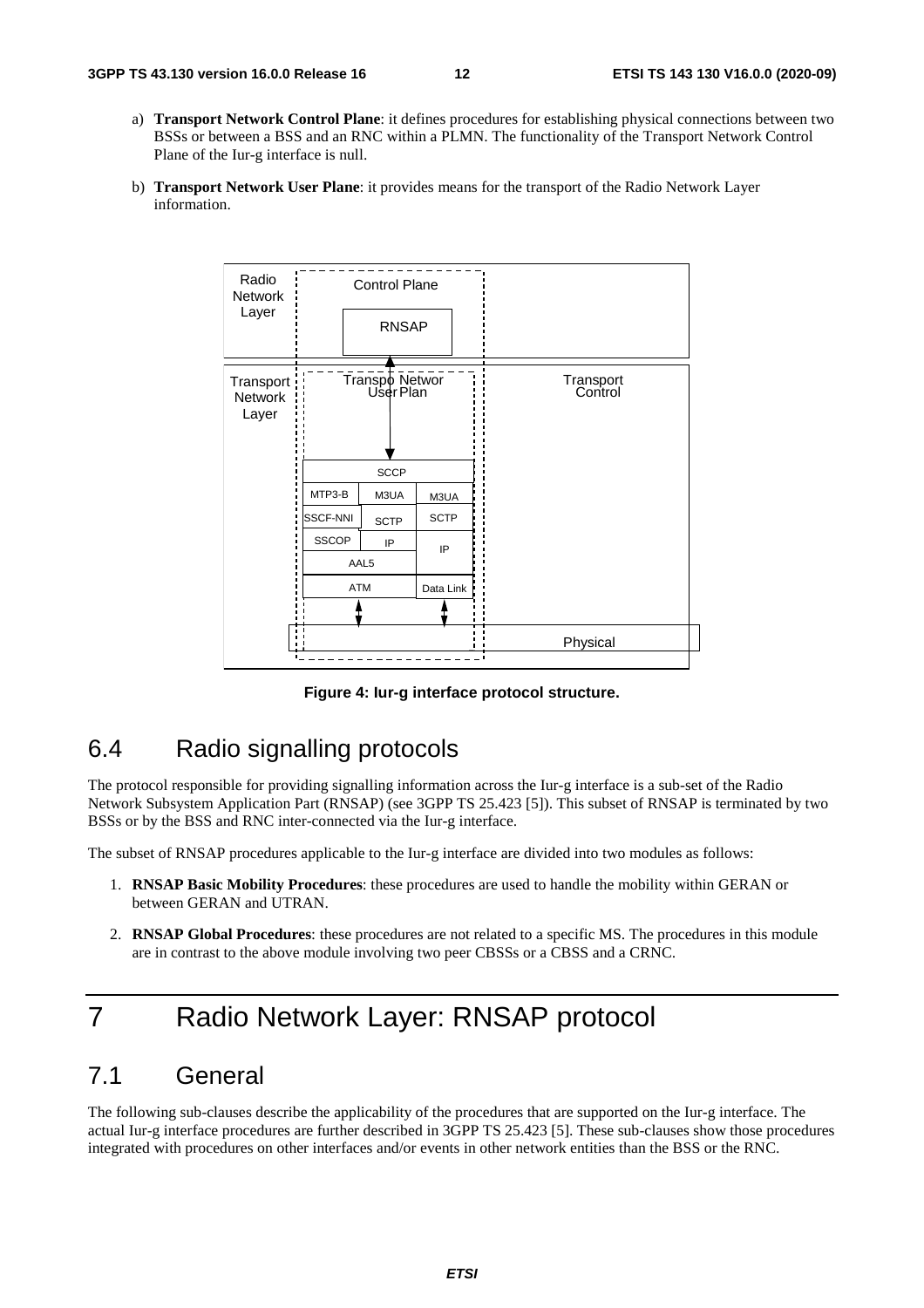# 7.2 Basic mobility procedures

### 7.2.1 General

The Iur-g interface has no Radio Network User Plane functionality.

In Iu mode, SBSS/SRNS relocation is performed during every Cell Update procedure. Therefore, the only state when the MS is simultaneously known by two BSSs or one BSS and one RNC is in GERAN RRC-GRA\_PCH state and UTRAN URA\_PCH state.

In the GERAN RRC-GRA\_PCH and UTRAN URA\_PCH states, the following procedures related to the mobility of the MS are supported over the Iur-g interface:

- Paging;
- Cell Update;
- Registration Area Update; and
- RRC Connection Release.

In *A/Gb mode*, the following procedure related to the mobility of the MS is supported over the Iur-g interface:

Radio Resource Reserve Handover.

The following sub-clauses describe how these procedures are performed over the Iur-g interface.

Elementary procedures over the Iur-g interface that support above mentioned mobility procedures are specified in 3GPP TS 25.423 [5] and are listed in the table below categorized by *Iu mode* and *A/Gb mode* respectively:

| <b>Elementary Procedure</b>                           | <b>Initiating Message</b>                                     | <b>Allowed Operating</b><br><b>Mode for BSS</b> |
|-------------------------------------------------------|---------------------------------------------------------------|-------------------------------------------------|
| Uplink Signalling Transfer                            | <b>GERAN UPLINK SIGNALLING TRANSFER</b><br><b>INDICATION</b>  | lu mode only                                    |
| Downlink Signalling Transfer                          | DOWNLINK SIGNALLING TRANSFER REQUEST                          | lu mode only                                    |
| <b>Relocation Commit</b>                              | <b>RELOCATION COMMIT</b>                                      | Both Iu mode and A/Gb<br>mode                   |
| Paging                                                | PAGING REQUEST                                                | lu mode only                                    |
| <b>Enhanced Relocation</b>                            | ENHANCED RELOCATION RESOURCE                                  | A/Gb mode only                                  |
| Resource Reserve                                      | <b>REQUEST</b>                                                |                                                 |
| <b>Enhanced Relocation</b><br><b>Resource Release</b> | <b>ENHANCED RELOCATION RESOURCE</b><br><b>RELEASE COMMAND</b> | A/Gb mode only                                  |

#### **Table 2: Iur-g basic mobility procedures**

### 7.2.2 Paging

The MS/UE in the RRC-GRA\_PCH and URA-PCH states may receive a CN initiated paging message. The Paging Request message received by the serving node (BSS or RNC) shall trigger paging over the registration area. In case registration area consists of cells belonging to different BSS/RNC, then the RNSAP Paging procedure over the Iur-g interface is used.. This procedure is used by the SBSS/SRNC to indicate to a CBSS/CRNC that an MS shall be paged in a cell or GRA/URA that is under the control of the CBSS/CRNC.

To illustrate further the usage of this procedure the following figure describes a scenario when the MS/UE has a context active towards PS domain and paging request is issued by the CS domain.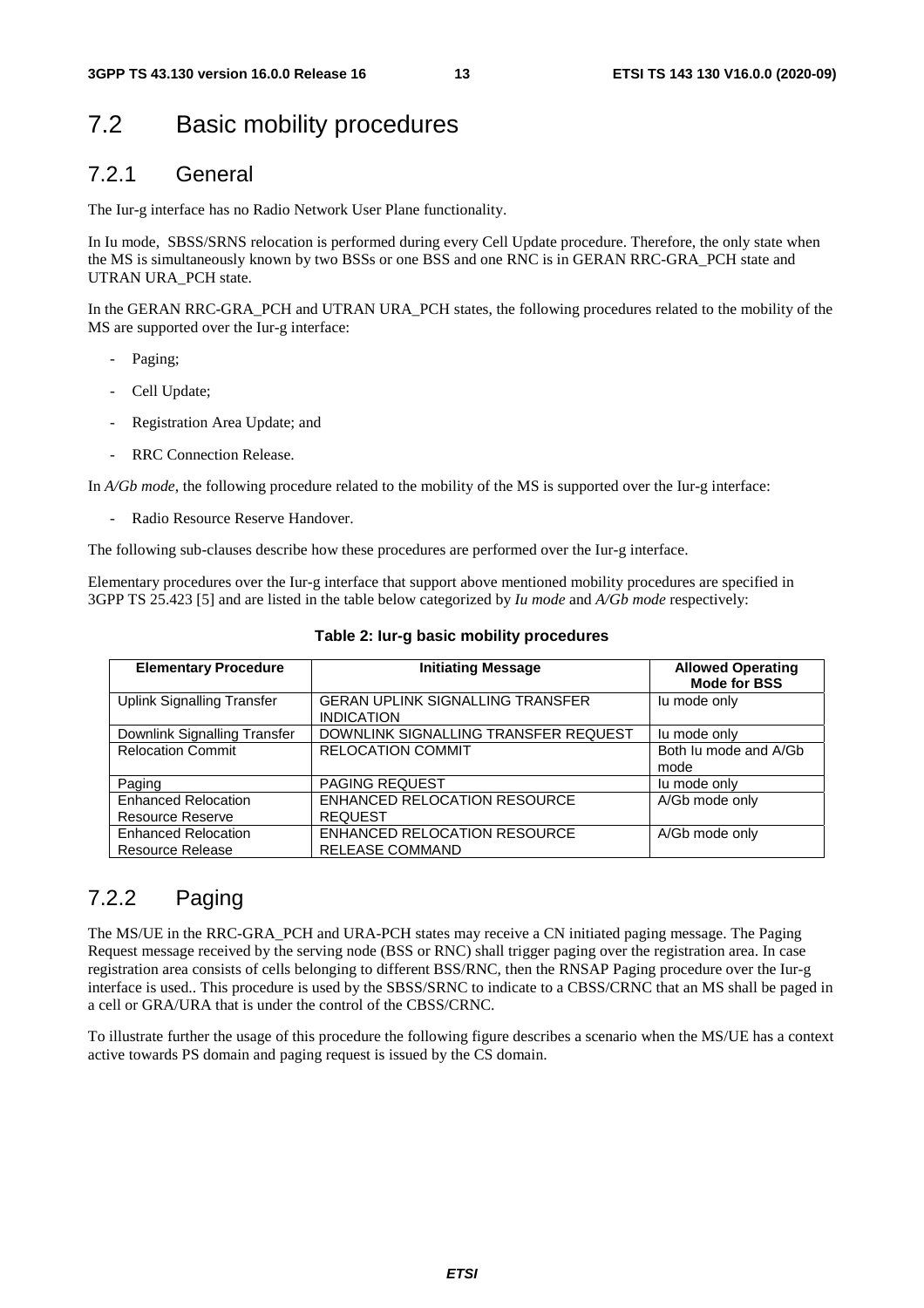

**Figure 5: Example of Paging over Iur-g** 

# 7.2.3 Cell Update

In the RRC-GRA\_PCH or URA\_PCH states the MS/UE may initiate the Cell Update procedure for reasons of uplink activity, whether that is an answer to a page, periodic cell update or uplink data transfer. As explained in sub-clause 4.3, a Cell Update procedure shall always trigger the SRNC/SBSS relocation. The following figure describes the signalling flow for Cell Update procedure.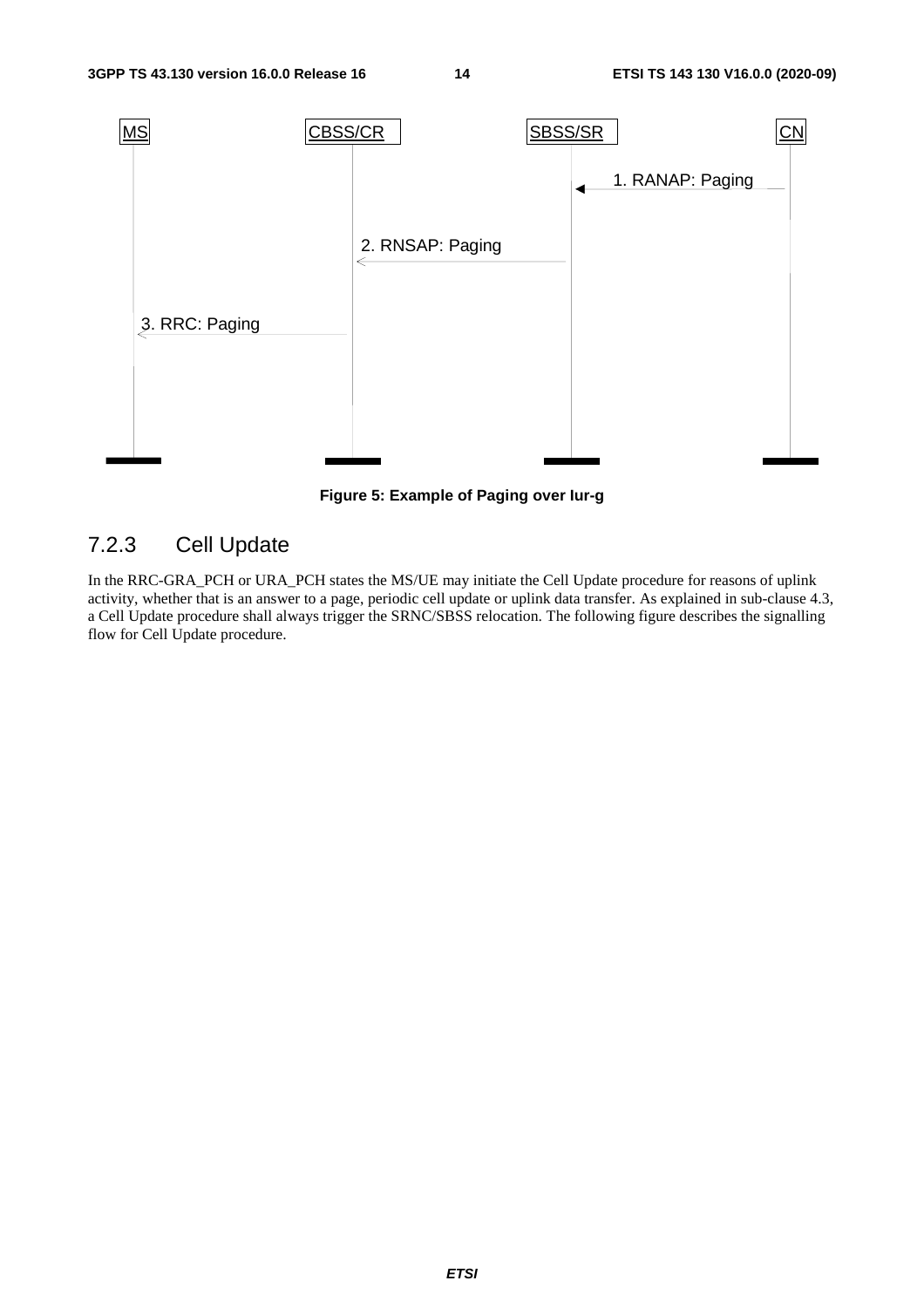

**Figure 6: Cell Update with Relocation (Simplified)** 

- 1. MS/UE in RRC-GRA\_PCH and URA\_PCH states triggers the Cell Update procedure by sending RRC CELL UPDATE message to the DBSS/DRNC.
	- DBSS/DRNC will use RNSAP Uplink Signalling Transfer procedure to forward the Cell Update message to the SBSS/SRNC. The message that is used for this is GERAN Uplink Signalling Transfer Indication. The procedure and the contents of the message are described in 3GPP TS 25.423 [5]. There are two messages already defined one for FDD and one for TDD. In case of the Iur-g interface, RNSAP GERAN UPLINK SIGNALLING TRANSFER INDICATION message (GERAN message) is used.
- 2. Upon reception of CELL UPDATE message, the SBSS/SRNC shall trigger the SBB/SRNC relocation. Steps 4, 5, and 6 are not relevant for this discussion so they are omitted.
- 7. The Relocation Commit procedure is used by the source BSS/RNC to execute the relocation. This procedure is described in 3GPP TS 25.423 [5]. The procedure is triggered by the RELOCATION COMMIT message.
- 9. Assuming a successful relocation the former DBSS/DRNC, the SBSS/SRNC shall send the CELL UPDATE CONFIRM message to the UE/MS.

### 7.2.4 Registration Area Update

The MS/UE shall trigger the GRA/URA Update Procedure when there is a change in registration area, or based on the timers related to the periodic GRA/URA update. The following figure shows an example of a successful GRA/URA Update. This example assumes no SBSS/SRNC relocation.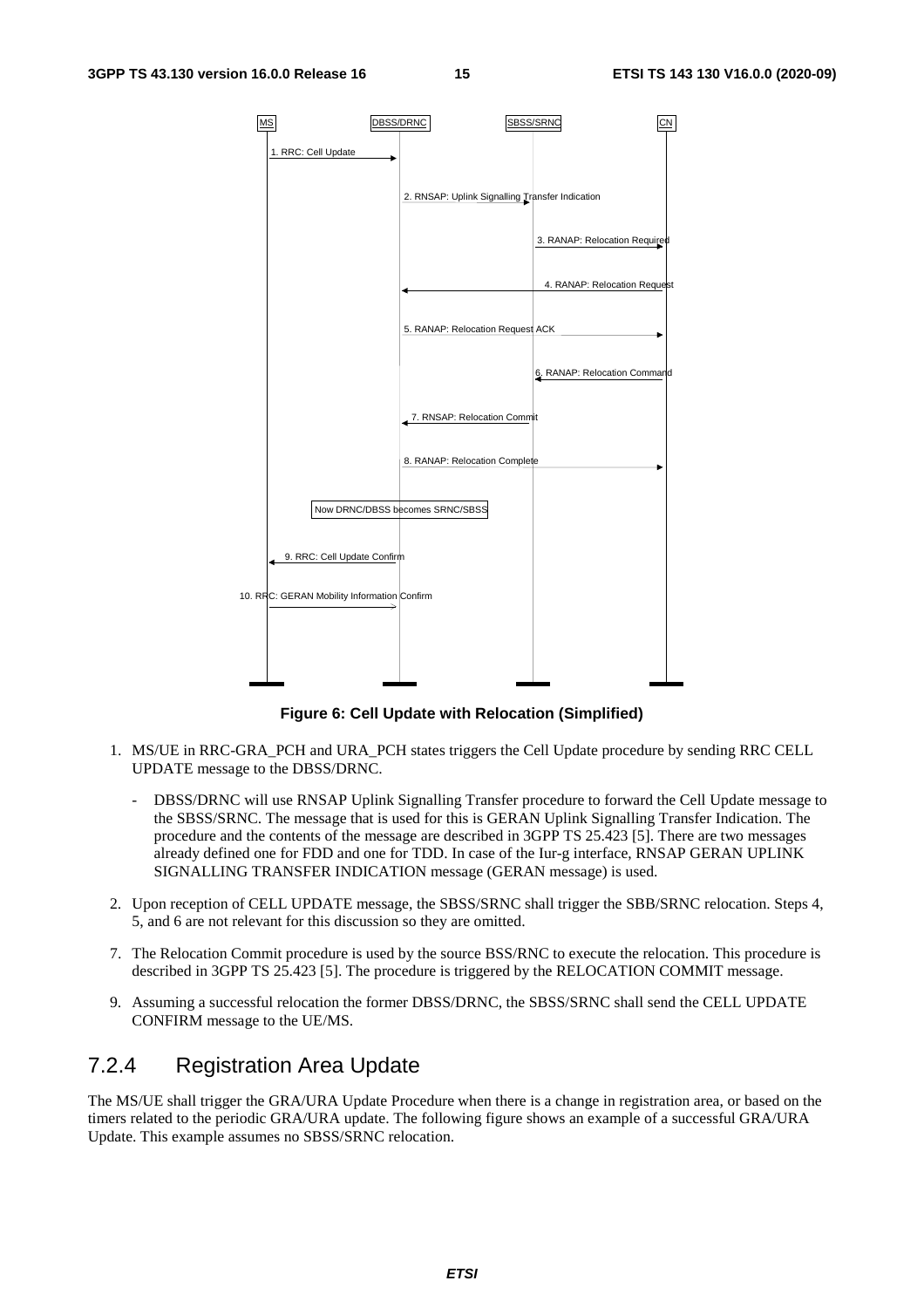

**Figure 7: GRA Update, no relocation (Simplified)** 

- 1. The MS/UE in RRC-GRA or URA\_PCH states triggers the GRA/URA Update procedure by sending RRC GRA/URA UPDATE message to the DBSS/DRNC.
	- The DBSS/DRNC uses RNSAP Uplink Signalling Transfer procedure to forward the GRA/URA UPDATE message to the SBSS/SRNC. The GERAN UPLINK SIGNALLING TRANSFER INDICATION message is used for this. The procedure and the contents of the message are described in 3GPP TS 25.423 [5].
- 2. Upon reception of the GERAN UPLINK SIGNALLING TRANSFER INDICATION message containing the RRC GRA/URA UPDATE message, the SBSS/SRNC shall include the GRA/URA UPDATE CONFIRM message and use the Downlink Signalling Transfer procedure to request the DRNC/DBSS the transfer of the message to the MS/UE. The Downlink Signalling Transfer procedure is specified in 3GPP TS 25.423 [5]and it is triggered by DOWNLINK SIGNALLING TRANSFER REQUEST message. The content of this message is specified in 3GPP TS 25.423 [5]. The content of the message should be the same in case of the Iur-g interface, except for C-Id IE. In case of a DRNC, the C-Id is used, while in case of a DBSS, the CI IE shall be used.
- 3. The DBSS/DRNC shall send the GRA/URA UPDATE CONFIRM message to the UE/MS.

### 7.2.5 RRC Connection Release

The SBSS/SRNC may trigger the RRC Connection Release procedure for an MS/UE in RRC-GRA\_PCH or URA\_PCH states. In order to release the RRC connection, the SBSS/SRNC shall first trigger the paging procedure. The SBSS/SRNC, in response to the Cell Update procedure, may then use the DOWNLINK SIGNALLING TRANSFER INDICATION message to relay the RRC CONNECTION RELEASE message to the MS/UE.

In addition, the SBSS/SRNC, in response to any Cell Update or GRA/URA Update procedures, may decide to trigger the release of RRC Connection. In that case the SBSS/SRNC shall use the DOWNLINK SIGNALLING TRANSFER INDICATION message to relay the RRC CONNECTION RELEASE message to the MS/UE.

### 7.2.6 Radio Resource Reserve Handover

#### 7.2.6.1 General

This procedure applies to intra and inter-MSC handover in case of CS domain handover/relocation from UTRA-NTDD RNS to GERAN BSS operating in A/Gb mode and it is used on purpose to reduce the handover preparation time when an inter-system CS handover is triggered from an RNS to a BSS.

This procedure allows the SRNS to request allocation of radio resources in the TBSS for an inter-system CS handover prior to the HANDOVER REQUEST message is received from the Core Network, allowing the SRNS to start the handover command process towards the MS/UE before the reception of the RELOCATION COMMAND message from the Core Network.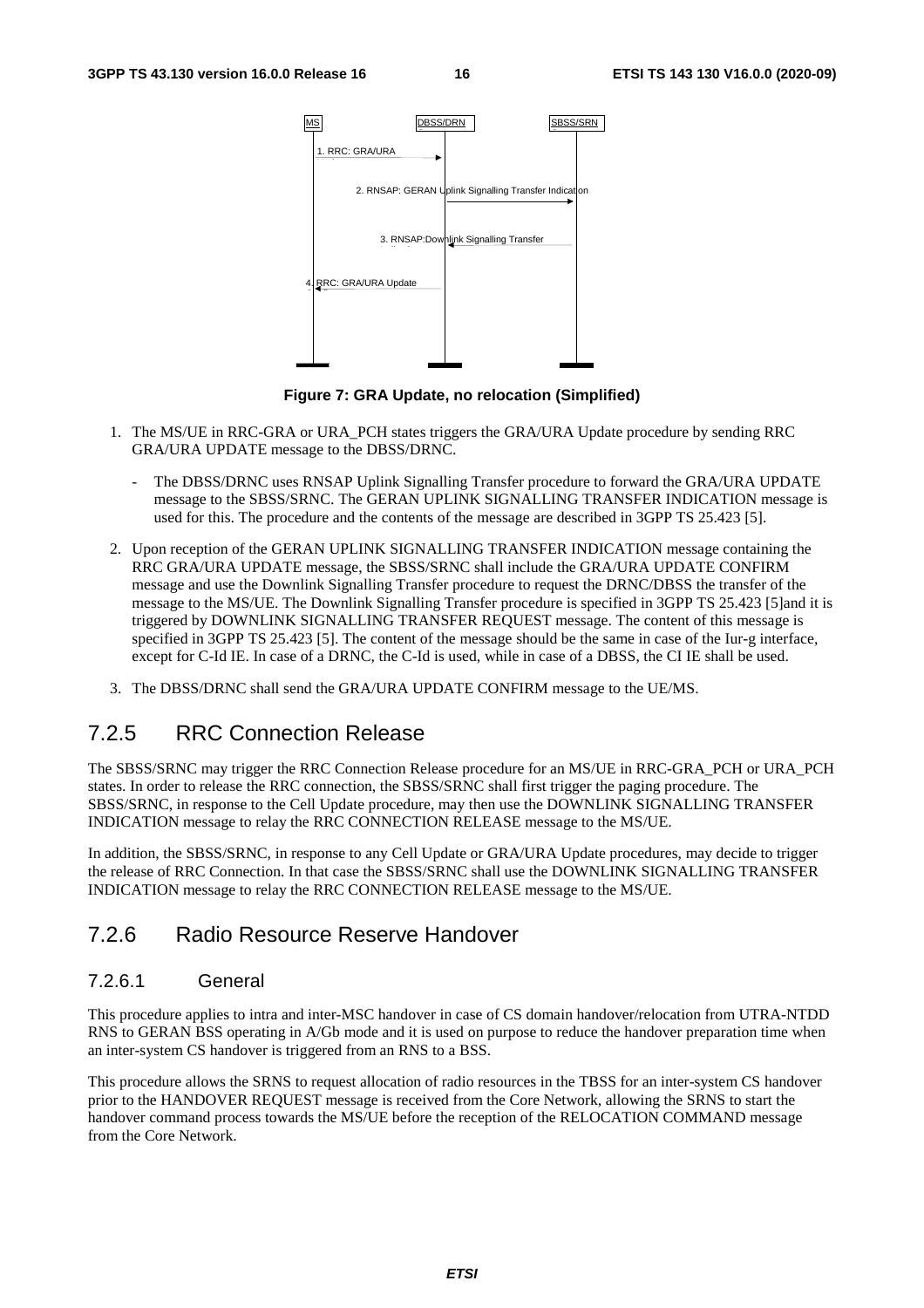### 7.2.6.2 Successful operation





- 1) After receiving the measurement report from the MS/UE and having considered the GSM neighbor cells capacity and load information, the SRNS decides to handover the MS/UE to a neighbor GSM cell.
- 2) An Iur-g connection is established by the SRNS towards the BSS serving the targeted neighbour GSM cell. The SRNS sends the ENHANCED RELOCATION RESOURCE REQUEST message to the TBSS in order to reserve radio resources for the MS/UE.
- 3) At reception of the ENHANCED RELOCATION RESOURCE REQUEST message the TBSS allocates a D-RNTI (Drift-Radio Network Temporary Identity) for the MS/UE and reserves the radio resources according to the Speech Version parameter (the MS/UE preferences for GSM). The TBSS builds the *L3 Information Container* IE (containing the (RR) HANDOVER COMMAND message) and sends it together with the *D-RNTI* IE in the ENHANCED RELOCATION RESOURCE RESPONSE message to the SRNS.
- 4) Receiving the ENHANCED RELOCATION RESOURCE RESPONSE message the SRNS sends the (RR) HANDOVER COMMAND message included in the *L3 information container* IE to the MS/UE encapsulated in the HANDOVER FROM UTRAN COMMAND message.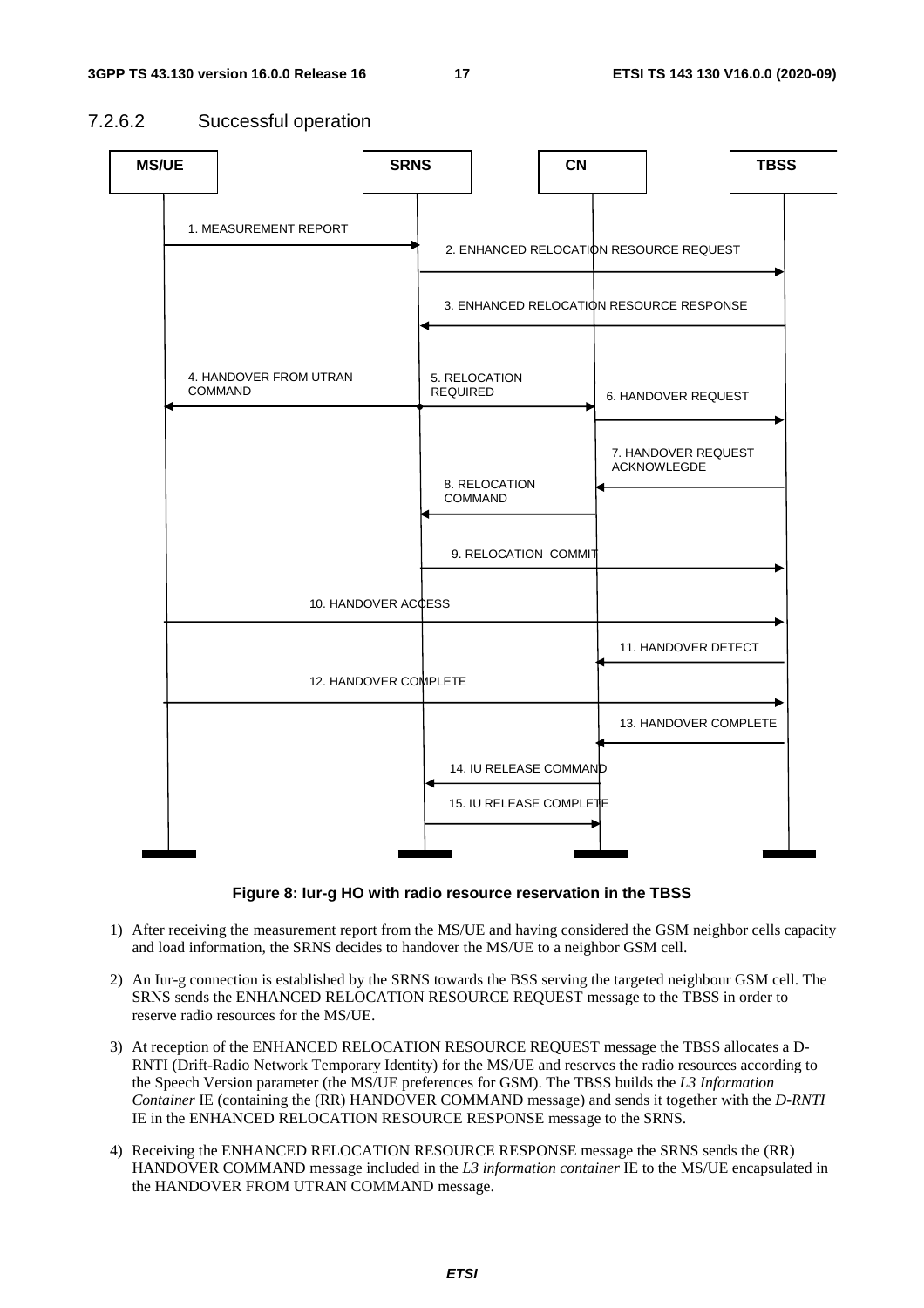- 5) SRNS sends the RELOCATION REQUIRED message to the CN with the D-RNTI encapsulated in the *Old BSS to New BSS* IE.
- 6) The CN sends the HANDOVER REQUEST message to the TBSS with the D-RNTI encapsulated in the *Old BSS to New BSS* IE. The TBSS correlates the received D-RNTI in the HANDOVER REQUEST message with the D-RNTI identifying the previously reserved radio resources.
- 7) The TBSS sends the HANDOVER REQUEST ACKNOWLEDGE message to the CN.
- 8) The CN sends the RELOCATION COMMAND message to the SRNS.
- 9) The SRNS sends the RELOCATION COMMIT message to the TBSS for the concerned MS/UE (and D-RNTI).
- 10) The MS/UE is accessing the target GSM cell by sending the HANDOVER ACCESS message to the TBSS.
- 11) The TBSS sends the HANDOVER DETECT message to the CN since it has already received the RELOCATION COMMIT message from the SRNS. Otherwise if the RELOCATION COMMIT message for concerned MS/UE is not received in the TBSS, then the TBSS shall not send the HANDOVER DETECT message to the CN. In this case the TBSS shall wait for the RELOCATION COMMIT message before sending the HANDOVER DETECT message to the CN.
- 12) The MS/UE sends the HANDOVER COMPLETE message to the TBSS.
- 13) The TBSS forwards the message to the CN.
- 14) The CN sends the IU RELEASE COMMAND message to the SRNS after receiving the HANDOVER COMPLETE message.
- 15) After releasing the UTRAN resources and the Iur-g connection towards the TBSS, the SRNC sends the IU RELEASE COMPLETE message to the CN.
- 7.2.6.3 Abnormal conditions
- 7.2.6.3.1 BSS Radio Resource Reservation Failure



**Figure 9: BSS Radio Resource Reservation Failure** 

- 1. SRNS sends the ENHANCED RELOCATION RESOURCE REQUEST message to the TBSS in order to reserve radio resources for the MS/UE.
- 2. If the TBSS can not reserve the requested radio resources, then the TBSS returns the ENHANCED RELOCATION RESOURCE FAILURE message to the SRNS with appropriate Cause value included in the message.
- 3. Upon reception of the ENHANCED RELOCATION RESOURCE FAILURE message the SRNS starts releasing the dedicated Iur-g connection towards the TBSS.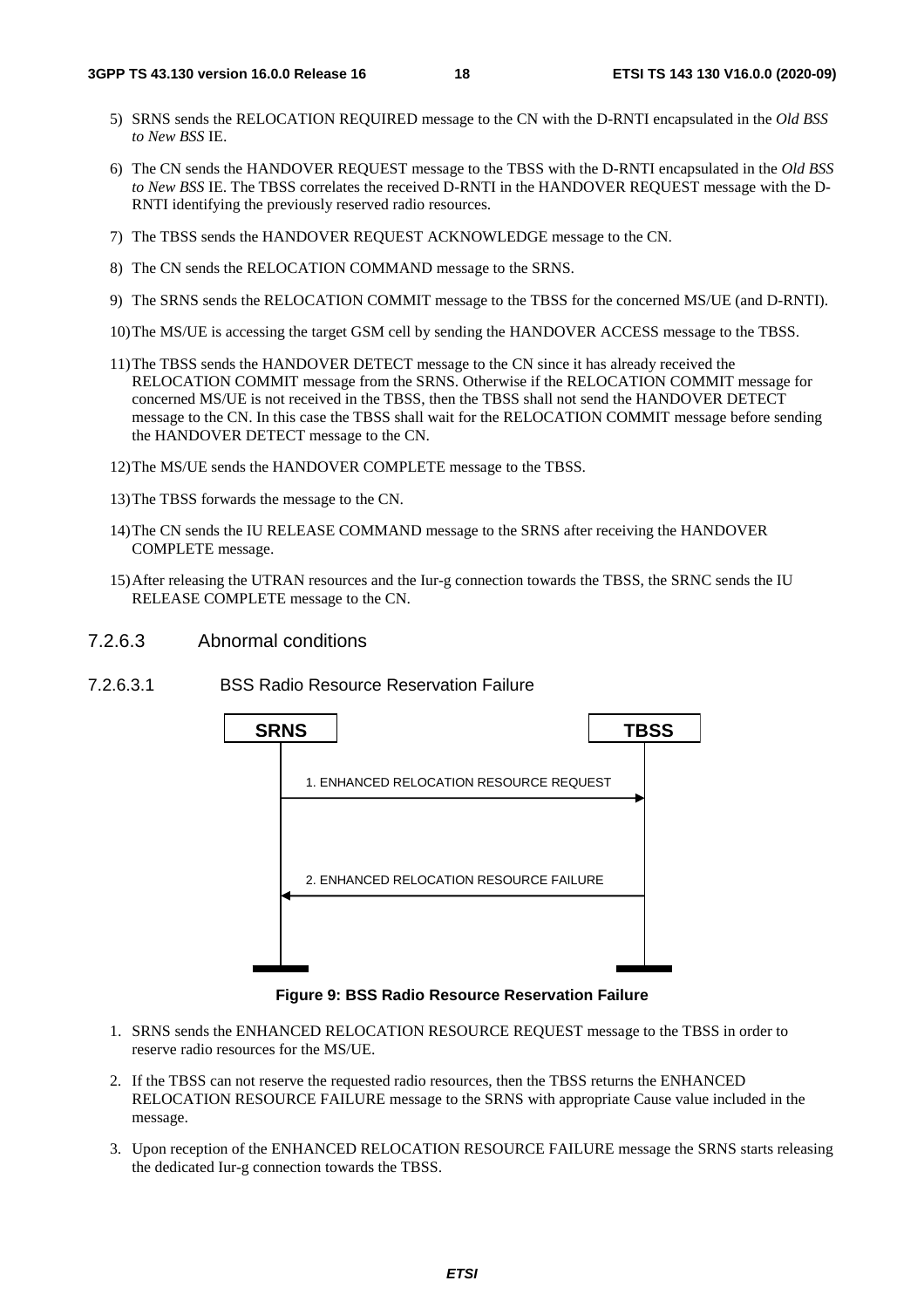#### 7.2.6.3.2 Handover failure from MS/UE



#### **Figure 10: MS/UE Handover Failure**

- 1. In case the handover process fails in the MS/UE, the MS/UE sends the HANDOVER FROM UTRAN FAILURE message to the SRNS.
- 2. The SRNS informs the TBSS of the handover failure by sending the ENHANCED RELOCATION RESOURCE RELEASE COMMAND message on the dedicated Iur-g connection. Upon reception of the ENHANCED RELOCATION RESOURCE RELEASE COMMAND message, the TBSS starts releasing the radio resources related to the MS/UE and returns the ENHANCED RELOCATION RESOURCE RELEASE COMPLETE message to the SRNS.
- 3. Upon reception of the ENHANCED RELOCATION RESOURCE RELEASE COMPLETE message, the SRNS starts releasing the dedicated Iur-g connection towards the TBSS.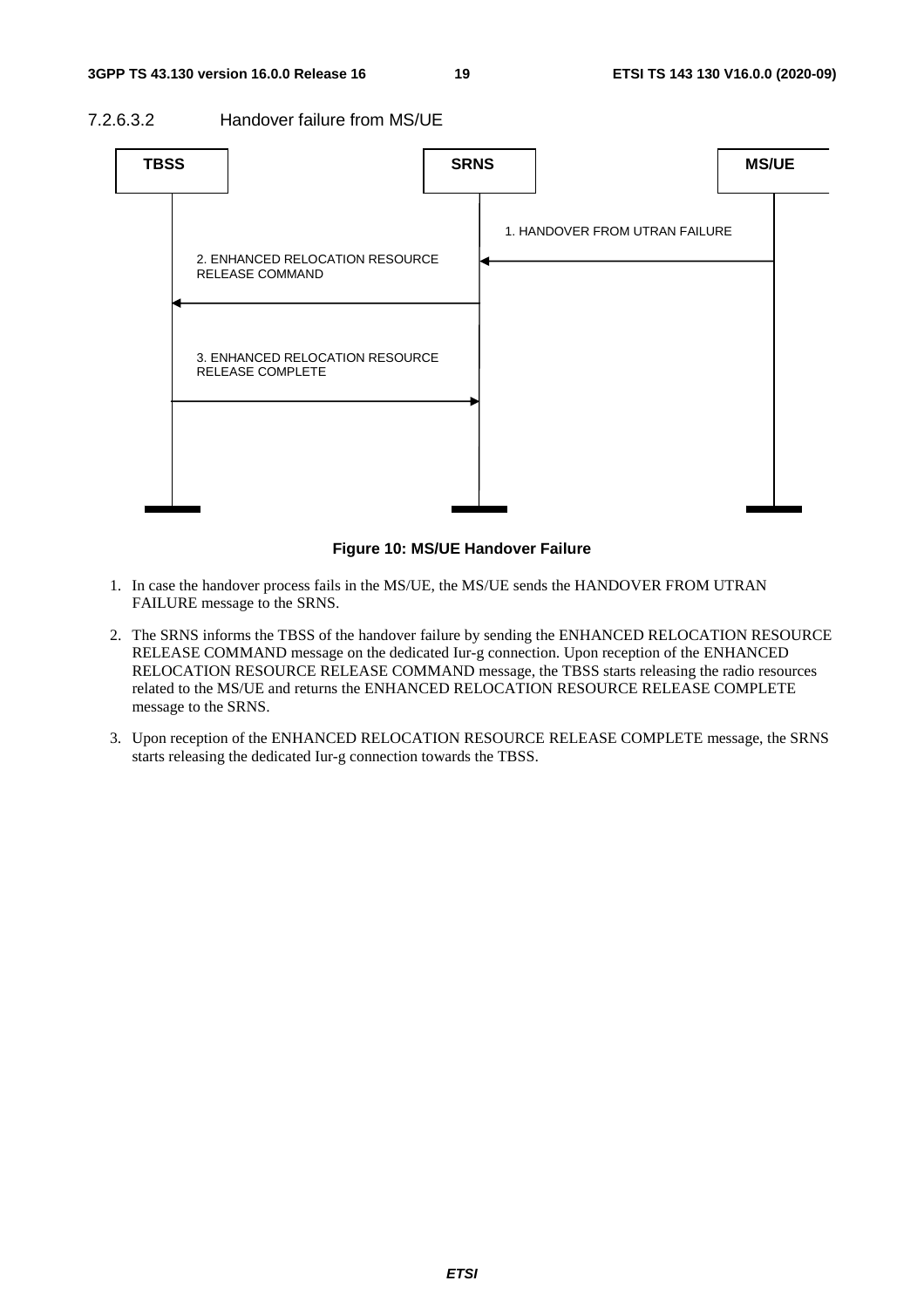### 7.3 Void

### 7.4 Global procedures

7.4.1 General

#### **Table 3: Global procedures list**

| <b>Elementary Procedure</b>           | <b>Initiating Message</b>                          | <b>Allowed</b>                          |
|---------------------------------------|----------------------------------------------------|-----------------------------------------|
|                                       |                                                    | <b>Operating</b><br><b>Mode for BSS</b> |
| Error Indication                      | <b>ERROR INDICATION</b>                            | lu mode only                            |
| Common Measurement Initiation         | COMMON MEASUREMENT INITIATION REQUEST              | Both lu mode<br>and A/Gb<br>mode        |
| Common Measurement Reporting          | <b>COMMON MEASUREMENT REPORT</b>                   | Both lu mode<br>and A/Gb<br>mode        |
| <b>Common Measurement Termination</b> | COMMON MEASUREMENT TERMINATION REQUEST             | Both lu mode<br>and A/Gb<br>mode        |
| <b>Common Measurement Failure</b>     | <b>COMMON MEASUREMENT FAILURE INDICATION</b>       | Both lu mode<br>and A/Gb<br>mode        |
| Information Exchange Initiation       | <b>INFORMATION EXCHANGE INITIATION</b>             | Both lu mode<br>and A/Gb<br>mode        |
| <b>Information Reporting</b>          | <b>INFORMATION REPORT</b>                          | Both lu mode<br>and A/Gb<br>mode        |
| Information Exchange Termination      | INFORMATION EXCHANGE TERMINATION<br><b>REQUEST</b> | Both lu mode<br>and A/Gb<br>mode        |
| Information Exchange Failure          | <b>INFORMATION EXCHANGE FAILURE INDICATION</b>     | Both lu mode<br>and A/Gb<br>mode        |

### 7.4.2 Error Indication

The Error Indication procedure is initiated by a node to report detected errors in a received message, provided they cannot be reported by an appropriate response message.

### 7.4.3 Common Measurement Functions

The Common Measurement function in the Iur-g interface is used to support the Improved RRM across BSS and BSS/RNC. This functionality is supported by adopting the Iur procedures for Common Measurements:

- **Common Measurement Initiation**: This procedure is used by an RNC/BSS to request the initiation of measurements of common resources to another RNC/BSS. For measurements made in GERAN cells, only the following measurement types are applicable:
	- Load
	- RT load
	- NRT load information
- **Common Measurement Reporting**: This procedure is used by an RNC/BSS to report the result of measurements requested by another RNC using the Common Measurement Initiation.
- **Common Measurement Termination**: This procedure is used by an RNC/BSS to terminate a measurement previously requested by the Common Measurement Initiation procedure.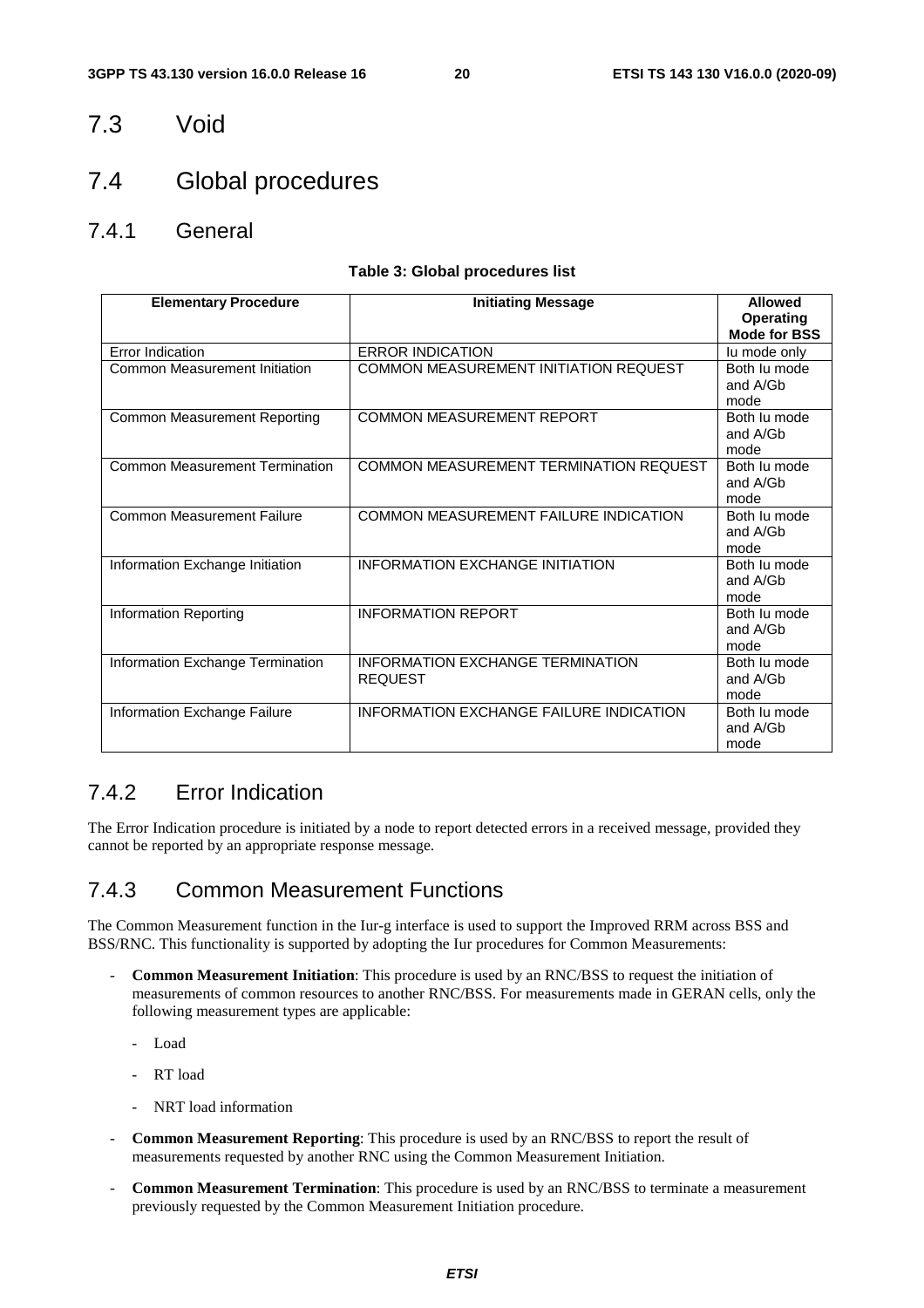- **Common Measurement Failure**: This procedure is used by an RNC/BSS to notify another RNC/BSS that a measurement previously requested by the Common Measurement Initiation procedure can no longer be reported.

### 7.4.4 Information Exchange Functions

This Information Exchange functions are used to initiate, maintain and terminate information exchange between two RNC/BSS nodes. This functionality is supported by adopting the Iur procedures for Information Exchange:

- **Information Exchange Initiation:** This procedure is used by a BSS/RNC to request the initiation of an information exchange with another BSS/RNC. The procedure is initiated with an INFORMATION EXCHANGE INITIATION REQUEST message sent from BSS1 to BSS2/RNC2 or by RNC1 to BSS2. Upon reception, the BSS2/RNC2 shall provide the requested information according to the parameters given in the request.
- **Information Reporting:** This procedure is used by a BSS/RNC to report the result of information requested by another BSS/RNC using the Information Exchange Initiation.
- **Information Exchange Termination:** This procedure is used by a BSS/RNC to terminate the information exchange requested using the Information Exchange Initiation.
- **Information Exchange Failure:** This procedure is used by a BSS/RNC to notify another that the information exchange it previously requested using the Information Exchange Initiation can no longer be reported.

The information which can be requested on the Iur and Iur-g interfaces is shown in the table below marked with "X". For information which is not applicable on the Iur-g interface, the BSS shall regard the Information Exchange Initiation procedure as failed.

| <b>Information Type</b>    | <b>Interface</b> |       |  |
|----------------------------|------------------|-------|--|
|                            | lur              | lur-g |  |
| <b>IPDL Parameters</b>     |                  |       |  |
| <b>DGPS Corrections</b>    |                  |       |  |
| <b>GPS</b> Information     |                  |       |  |
| <b>Cell Capacity Class</b> |                  |       |  |

#### **Table 4: Allowed Information types on Iur and Iur-g interfaces**

Cell capacity class for GERAN cells is defined by the number of configured carriers in specific GERAN cells which ranges from integer 1 to 100. The value 1 shall indicate the minimum cell capacity and the value 100 shall indicate the maximum cell capacity.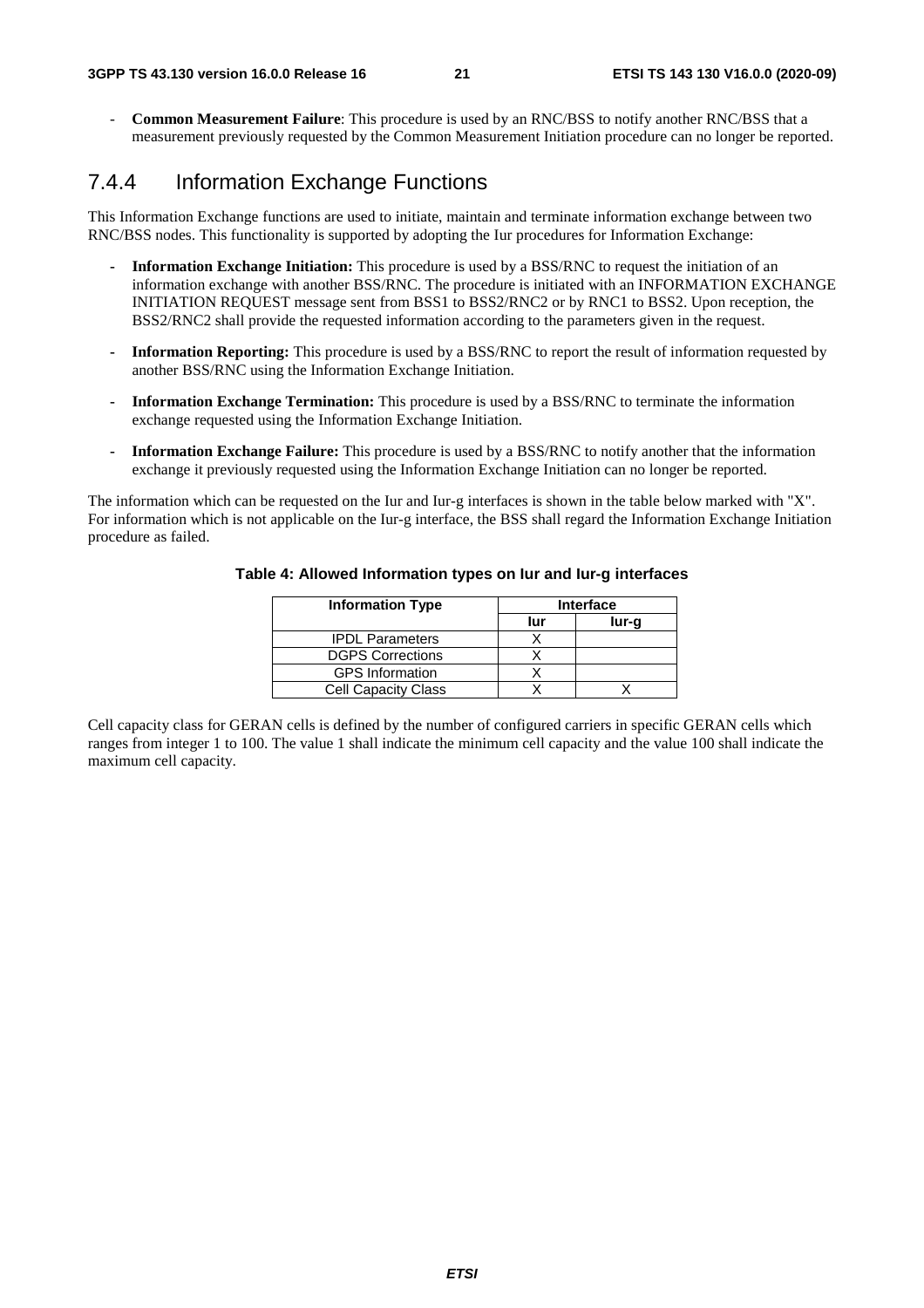# Annex A (Informative): Change history

| Date /<br>TSG# | <b>TSG Doc.</b>       | <b>CR</b>   | Rev | <b>Subject/Comment</b> |                                          |                          |                                                                   | <b>New</b>            |
|----------------|-----------------------|-------------|-----|------------------------|------------------------------------------|--------------------------|-------------------------------------------------------------------|-----------------------|
| GP-11          |                       |             |     |                        |                                          |                          | Conversion to Technical Specification based upon TR 43.930 v5.1.0 | 5.0.0                 |
|                |                       |             |     |                        |                                          |                          |                                                                   |                       |
| GP-23          |                       |             |     |                        | Version for Release 6                    |                          |                                                                   | 6.0.0                 |
| GP-35          |                       |             |     |                        |                                          | Version for Release 7    |                                                                   | 7.0.0                 |
| GP-40          |                       |             |     |                        |                                          | Version for Release 8    |                                                                   | 8.0.0                 |
| GP-44          |                       |             |     |                        |                                          | Version for Release 9    |                                                                   | 9.0.0                 |
| GP-49          | GP-11049310001        |             |     |                        |                                          |                          | Enhancements of lur-g interface                                   | 10.0.0                |
| GP-55          |                       |             |     |                        | Version for Release 11                   |                          | 11.0.0                                                            |                       |
| GP-63          |                       |             |     |                        | Version for Release 12 (frozen at SP-65) |                          | 12.0.0                                                            |                       |
| GP-68          |                       |             |     |                        |                                          |                          | Version for Release 13 (frozen at SP-70)                          | 13.0.0                |
|                | <b>Change history</b> |             |     |                        |                                          |                          |                                                                   |                       |
| <b>Date</b>    | <b>Meeting</b>        | <b>TDoc</b> |     | <b>CR</b>              |                                          |                          | <b>Rev Cat Subject/Comment</b>                                    | <b>New</b><br>version |
| 2017-09        | <b>RP-75</b>          |             |     |                        |                                          | ٠                        | Release 14 version (frozen at TSG-75)                             | 14.0.0                |
| 2017-09        |                       | RP-171597   |     | 000                    |                                          | A                        | Removal of references to TS 44.118                                | 14.1.0                |
|                |                       |             |     | 4                      |                                          |                          |                                                                   |                       |
| 2018-06        | <b>RP-80</b>          |             |     |                        |                                          |                          | Release 15 version (frozen at TSG-80)                             | 15.0.0                |
| 2020-07        | <b>RP-88e</b>         |             |     |                        |                                          | $\overline{\phantom{a}}$ | Upgrade to Rel-16 version without technical change                | 16.0.0                |